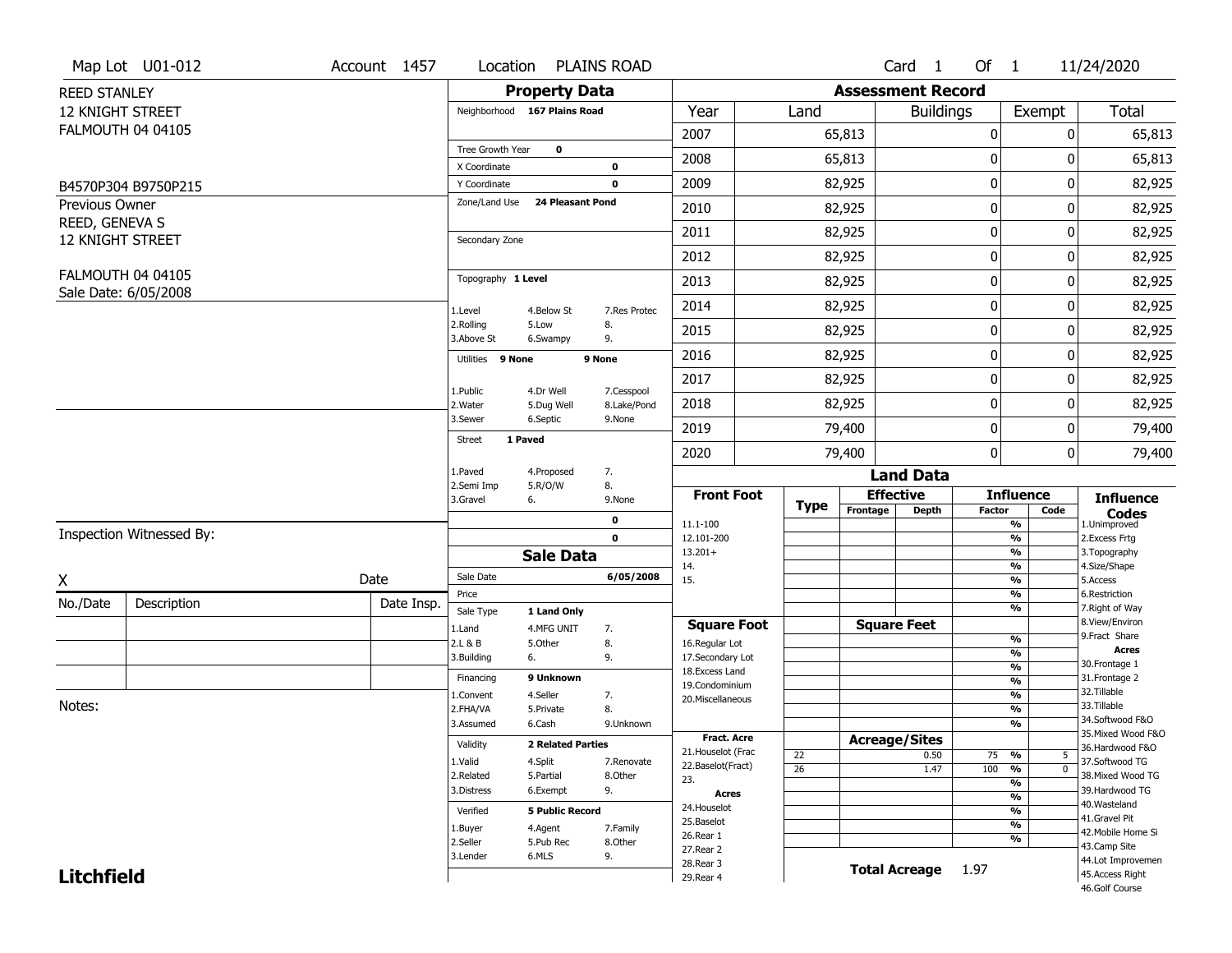|                       |                 |                                                   |                                 |                  |            |                                       |               |                        |              |                 | <b>Litchfield</b>  |                   |      |            |
|-----------------------|-----------------|---------------------------------------------------|---------------------------------|------------------|------------|---------------------------------------|---------------|------------------------|--------------|-----------------|--------------------|-------------------|------|------------|
|                       | Map Lot U01-012 |                                                   |                                 |                  |            | Account 1457                          |               | Location               |              |                 | <b>PLAINS ROAD</b> | Card <sub>1</sub> | Of 1 | 11/24/2020 |
| <b>Building Style</b> |                 |                                                   | <b>SF Bsmt Living</b>           |                  |            |                                       |               | Layout                 |              |                 |                    |                   |      |            |
| 0.Uncoded             | 4.Cape          | 8.Log                                             | Fin Bsmt Grade                  |                  |            |                                       |               | 1. Typical             | 4.           |                 | 7.                 |                   |      |            |
| 1.Conv.               | 5.Garrison      | 9.0ther                                           |                                 | OPEN-5-CUSTOMIZE |            |                                       |               | 2.Inadeq               | 5.           |                 | 8.                 |                   |      |            |
| 2.Ranch               | 6.Split         | 10.Tri-Lev                                        | Heat Type                       | 100%             |            |                                       |               | 3.                     | 6.           |                 | 9.                 |                   |      |            |
| 3.R Ranch             | 7.Contemp       | 11.Earth O                                        | 0.Uncoded                       |                  | 4.Steam    |                                       | 8.Fl/Wall     | Attic                  |              |                 |                    |                   |      |            |
| <b>Dwelling Units</b> |                 |                                                   | 1.HWBB                          |                  | 5.FWA      |                                       | 9.No Heat     | 1.1/4 Fin              | 4.Full Fin   |                 | 7.                 |                   |      |            |
| Other Units           |                 |                                                   | 2.HWCI                          |                  | 6.GravWA   |                                       | 10.Radiant    | 2.1/2 Fin              | 5.Fl/Stair   |                 | 8.                 |                   |      |            |
| Stories               |                 |                                                   | 3.H Pump                        |                  | 7.Electric |                                       | 11.Radiant    | 3.3/4 Fin              | 6.           |                 | 9.None             |                   |      |            |
| 1.1                   | 4.1.5           | 7.1.25                                            | Cool Type                       | 0%               |            |                                       |               | Insulation             |              |                 |                    |                   |      |            |
| 2.2                   | 5.1.75          | 8.3.5                                             | 1.Refrig                        |                  | 4.W&C Air  |                                       | 7.RadHW       | 1.Full                 | 4.Minimal    |                 | 7.                 |                   |      |            |
| 3.3                   | 6.2.5           | 9.4                                               | 2.Evapor                        |                  | 5.Monitor- | 8.                                    |               | 2. Heavy               | 5.Partial    |                 | 8.                 |                   |      |            |
| <b>Exterior Walls</b> |                 |                                                   | 3.H Pump                        |                  | 6.Monitor- | 9.None                                |               | 3.Capped               | 6.           |                 | 9.None             |                   |      |            |
| 0.Uncoded             | 4.Asbestos      | 8.Concrete                                        | Kitchen Style                   |                  |            |                                       |               | Unfinished %           |              |                 |                    |                   |      |            |
| 1.Wd Clapb            | 5.Stucco        | 9.Other                                           | 1.Modern                        |                  | 4.Obsolete | 7.                                    |               | Grade & Factor         |              |                 |                    |                   |      |            |
| 2.Vinyl               | 6.Brick         | 10.Wd shin                                        | 2.Typical                       |                  | 5.         | 8.                                    |               | 1.E Grade              | 4.B Grade    |                 | 7.AAA Grad         |                   |      |            |
| 3.Compos.             | 7.Stone         | 11.T1-11                                          | 3.Old Type                      |                  | 6.         | 9.None                                |               | 2.D Grade              | 5.A Grade    |                 | 8.M&S              |                   |      |            |
| Roof Surface          |                 |                                                   | Bath(s) Style                   |                  |            |                                       |               | 3.C Grade              |              | 6.AA Grade      | 9.Same             |                   |      |            |
| 1.Asphalt             | 4.Composit      | 7.Rolled R                                        | 1.Modern                        |                  | 4.Obsolete | 7.                                    |               | SQFT (Footprint)       |              |                 |                    |                   |      |            |
| 2.Slate               | 5.Wood          | 8.                                                | 2. Typical                      |                  | 5.         | 8.                                    |               | Condition              |              |                 |                    |                   |      |            |
| 3.Metal               | 6.Other         | 9.                                                | 3.Old Type                      |                  | 6.         | 9.None                                |               | 1.Poor                 | 4.Avg        |                 | 7.V G              |                   |      |            |
| SF Masonry Trim       |                 |                                                   | # Rooms                         |                  |            |                                       |               | 2.Fair                 | $5.Avg+$     |                 | 8.Exc              |                   |      |            |
| OPEN-3-CUSTOM         |                 |                                                   | # Bedrooms                      |                  |            |                                       |               | 3.Avg-                 | 6.Good       |                 | 9.Same             |                   |      |            |
| OPEN-4-CUSTOM         |                 |                                                   | # Full Baths                    |                  |            |                                       |               | Phys. % Good           |              |                 |                    |                   |      |            |
| Year Built            |                 |                                                   | # Half Baths                    |                  |            |                                       |               | Funct. % Good          |              |                 |                    |                   |      |            |
| Year Remodeled        |                 |                                                   | # Addn Fixtures<br># Fireplaces |                  |            |                                       |               | <b>Functional Code</b> |              |                 |                    |                   |      |            |
| Foundation            |                 |                                                   |                                 |                  |            |                                       |               | 1.Incomp               | 4.Delap      |                 | 7.No Power         |                   |      |            |
| 1.Concrete            | 4.Wood          | 7.                                                |                                 |                  |            |                                       |               | 2.O-Built              | 5.Bsmt       |                 | 8.LongTerm         |                   |      |            |
| 2.C Block             | 5.Slab          | 8.                                                |                                 |                  |            |                                       |               | 3.Damage               |              | 6.Common        | 9.None             |                   |      |            |
| 3.Br/Stone            | 6.Piers         | 9.                                                |                                 |                  |            |                                       |               | Econ. % Good           |              |                 |                    |                   |      |            |
| Basement              |                 |                                                   |                                 |                  |            |                                       |               | Economic Code          |              |                 |                    |                   |      |            |
| 1.1/4 Bmt             | 4.Full Bmt      | 7.                                                |                                 |                  |            |                                       |               | 0.None                 |              | 3.No Power      | 9.None             |                   |      |            |
| 2.1/2 Bmt             | 5.Crawl Sp      | 8.                                                |                                 |                  |            |                                       |               | 1.Location             |              | 4.Generate      | 8.                 |                   |      |            |
| 3.3/4 Bmt             | 6.              | 9.None                                            |                                 |                  |            | <i>Software</i>                       |               | 2.Encroach             | 5.Multi-Fa   |                 | 9.                 |                   |      |            |
| Bsmt Gar # Cars       |                 |                                                   |                                 |                  |            | A Division of Harris Computer Systems |               | Entrance Code          | $\mathbf{0}$ |                 |                    |                   |      |            |
| Wet Basement          |                 |                                                   |                                 |                  |            |                                       |               | 1.Interior             | 4.Vacant     |                 | 7.                 |                   |      |            |
| 1.Dry                 | 4.Dirt Flr      | 7.                                                |                                 |                  |            |                                       |               | 2.Refusal              |              | 5.Estimate      | 8.                 |                   |      |            |
| 2.Damp                | 5.              | 8.                                                |                                 |                  |            |                                       |               | 3.Informed             | 6.Existing   |                 | 9.                 |                   |      |            |
| 3.Wet                 | 6.              | 9.                                                |                                 |                  |            |                                       |               | Information Code 0     |              |                 |                    |                   |      |            |
|                       |                 |                                                   |                                 |                  |            |                                       |               | 1.0wner                | 4.Agent      |                 | 7.Vacant           |                   |      |            |
|                       |                 |                                                   |                                 |                  |            |                                       |               | 2.Relative             |              | 5.Estimate      | 8.                 |                   |      |            |
|                       |                 | Date Inspected                                    |                                 |                  |            |                                       |               | 3. Tenant              | 6.Other      |                 | 9.                 |                   |      |            |
|                       |                 | <b>Additions, Outbuildings &amp; Improvements</b> |                                 |                  |            |                                       |               |                        |              |                 | 1.One Story Fram   |                   |      |            |
|                       |                 |                                                   | Units                           | Grade            | Cond       |                                       | Funct.        | Sound Value            |              |                 | 2. Two Story Fram  |                   |      |            |
| Type                  |                 | Year                                              |                                 |                  |            | Phys.                                 |               |                        |              |                 | 3. Three Story Fr  |                   |      |            |
|                       |                 |                                                   |                                 |                  |            | $\%$                                  | %             |                        |              | 4.1 & 1/2 Story |                    |                   |      |            |
|                       |                 |                                                   |                                 |                  |            | $\frac{0}{0}$                         | $\frac{0}{0}$ |                        |              | 5.1 & 3/4 Story |                    |                   |      |            |
|                       |                 |                                                   |                                 |                  |            | $\frac{9}{6}$                         | $\frac{9}{6}$ |                        |              | 6.2 & 1/2 Story |                    |                   |      |            |
|                       |                 |                                                   |                                 |                  |            | $\sqrt{6}$                            | $\frac{9}{6}$ |                        |              |                 | 21. Open Frame Por |                   |      |            |
|                       |                 |                                                   |                                 |                  |            |                                       |               |                        |              |                 | 22.Encl Frame Por  |                   |      |            |
|                       |                 |                                                   |                                 |                  |            | $\frac{0}{6}$                         | $\frac{0}{6}$ |                        |              |                 | 23. Frame Garage   |                   |      |            |
|                       |                 |                                                   |                                 |                  |            | $\sqrt{6}$                            | $\frac{0}{6}$ |                        |              | 24.Frame Shed   |                    |                   |      |            |
|                       |                 |                                                   |                                 |                  |            | $\sqrt{6}$                            | $\sqrt{6}$    |                        |              |                 | 25.Frame Bay Wind  |                   |      |            |
|                       |                 |                                                   |                                 |                  |            |                                       |               |                        |              |                 | 26.1SFr Overhang   |                   |      |            |
|                       |                 |                                                   |                                 |                  |            | $\sqrt{6}$                            | $\sqrt{6}$    |                        |              |                 | 27.Unfin Basement  |                   |      |            |
|                       |                 |                                                   |                                 |                  |            | $\sqrt{6}$                            | $\frac{0}{6}$ |                        |              |                 | 28. Unfinished Att |                   |      |            |
|                       |                 |                                                   |                                 |                  |            | $\sqrt{2}$                            | $\frac{9}{6}$ |                        |              |                 | 29. Finished Attic |                   |      |            |
|                       |                 |                                                   |                                 |                  |            |                                       |               |                        |              |                 |                    |                   |      |            |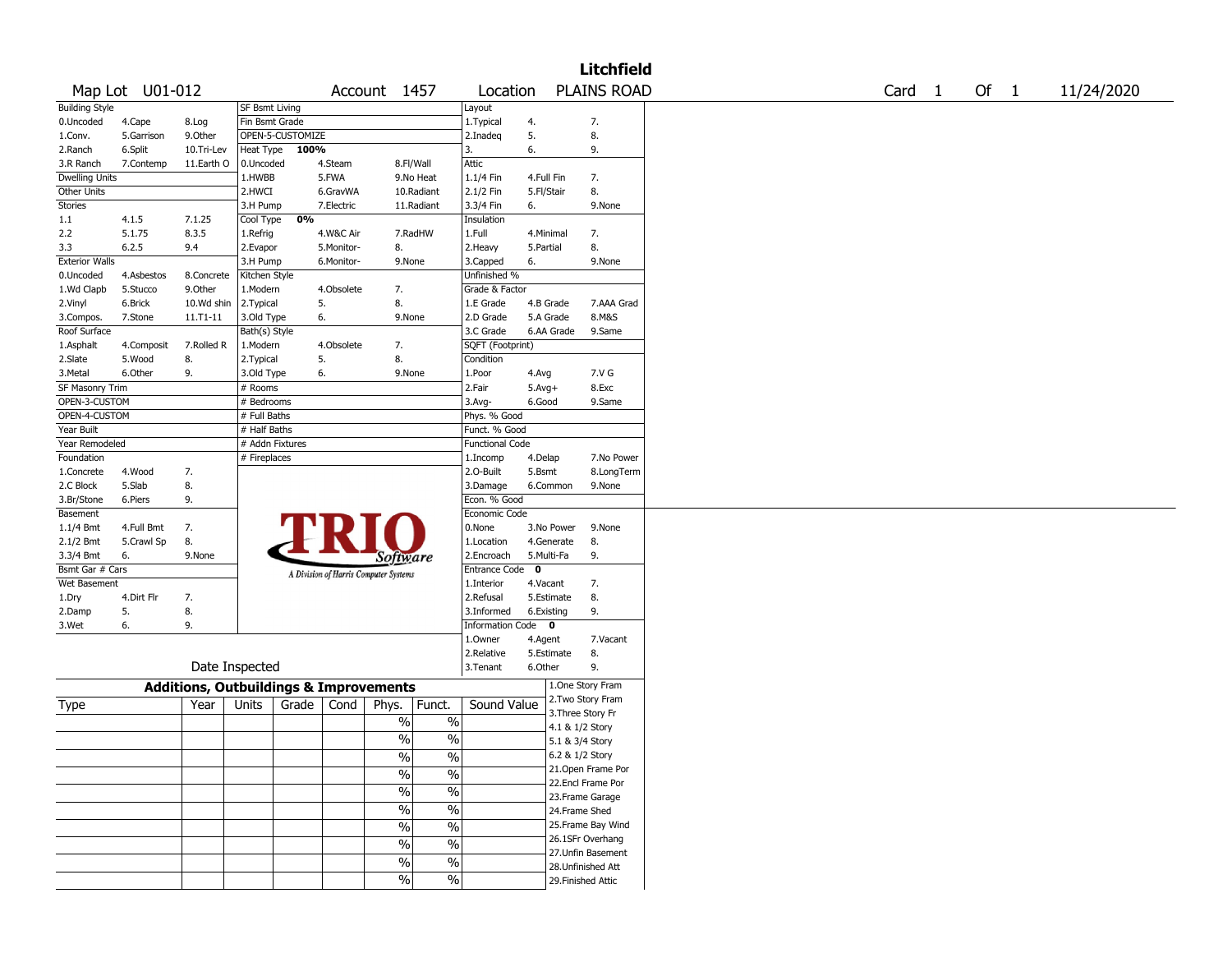|                   | Map Lot U01-013          | Account 915 | Location                               | 33 SUNSHINE FARM ROAD               |                              |                                  |                 |                          | Card <sub>1</sub> | $Of$ 2        |                                   | 11/24/2020                            |
|-------------------|--------------------------|-------------|----------------------------------------|-------------------------------------|------------------------------|----------------------------------|-----------------|--------------------------|-------------------|---------------|-----------------------------------|---------------------------------------|
| KAMILA, DAVID A   |                          |             |                                        | <b>Property Data</b>                |                              |                                  |                 | <b>Assessment Record</b> |                   |               |                                   |                                       |
|                   | 33 SUNSHINE FARM ROAD    |             |                                        | Neighborhood 204 Sunshine Farm Road |                              | Year                             | Land            |                          | <b>Buildings</b>  |               | Exempt                            | <b>Total</b>                          |
|                   | LITCHFIELD ME 04350      |             |                                        |                                     |                              | 2007                             |                 | 141,375                  |                   | 63,199        | 13,000                            | 191,574                               |
|                   |                          |             | Tree Growth Year<br>X Coordinate       | $\mathbf 0$                         | 0                            | 2008                             |                 | 141,375                  |                   | 62,870        | 12,350                            | 191,895                               |
| B1823P32          |                          |             | Y Coordinate                           |                                     | $\mathbf 0$                  | 2009                             |                 | 182,150                  |                   | 74,223        | 9,500                             | 246,873                               |
|                   |                          |             | Zone/Land Use                          | <b>24 Pleasant Pond</b>             |                              | 2010                             |                 | 182,150                  |                   | 61,768        | 10,000                            | 233,918                               |
|                   |                          |             |                                        |                                     |                              | 2011                             |                 | 182,150                  |                   | 31,808        | 10,000                            | 203,958                               |
|                   |                          |             | Secondary Zone                         |                                     |                              | 2012                             |                 | 182,150                  |                   | 31,808        | 10,000                            | 203,958                               |
|                   |                          |             | Topography 2 Rolling                   |                                     |                              | 2013                             |                 | 182,150                  |                   | 31,808        | 10,000                            | 203,958                               |
|                   |                          |             | 1.Level                                | 4.Below St                          | 7.Res Protec                 | 2014                             |                 | 182,150                  |                   | 31,682        | 10,000                            | 203,832                               |
|                   |                          |             | 2.Rolling                              | 5.Low                               | 8.                           | 2015                             |                 | 182,150                  |                   | 31,557        | 10,000                            | 203,707                               |
|                   |                          |             | 3.Above St<br>Utilities 4 Drilled Well | 6.Swampy                            | 9.<br><b>6 Septic System</b> | 2016                             |                 | 182,150                  |                   | 31,557        | 15,000                            | 198,707                               |
|                   |                          |             |                                        |                                     |                              | 2017                             |                 | 182,150                  |                   | 31,431        | 20,000                            | 193,581                               |
|                   |                          |             | 1.Public<br>2. Water                   | 4.Dr Well<br>5.Dug Well             | 7.Cesspool<br>8.Lake/Pond    | 2018                             |                 | 182,150                  |                   | 31,306        | 19,200                            | 194,256                               |
|                   |                          |             | 3.Sewer                                | 6.Septic                            | 9.None                       | 2019                             |                 | 175,700                  |                   | 49,800        | 20,000                            | 205,500                               |
|                   |                          |             | 1 Paved<br><b>Street</b>               |                                     |                              | 2020                             |                 | 175,700                  |                   | 49,800        | 25,000                            | 200,500                               |
|                   |                          |             | 1.Paved                                | 4.Proposed                          | 7.                           |                                  |                 |                          | <b>Land Data</b>  |               |                                   |                                       |
|                   |                          |             | 2.Semi Imp<br>3.Gravel                 | 5.R/O/W<br>6.                       | 8.<br>9.None                 | <b>Front Foot</b>                | <b>Type</b>     | <b>Effective</b>         |                   |               | <b>Influence</b>                  | <b>Influence</b>                      |
|                   |                          |             |                                        |                                     | $\mathbf 0$                  | 11.1-100                         |                 | Frontage                 | <b>Depth</b>      | <b>Factor</b> | Code<br>$\overline{\frac{9}{6}}$  | <b>Codes</b><br>1.Unimproved          |
|                   | Inspection Witnessed By: |             |                                        |                                     | $\mathbf 0$                  | 12.101-200                       |                 |                          |                   |               | $\frac{9}{6}$                     | 2.Excess Frtg                         |
|                   |                          |             |                                        | <b>Sale Data</b>                    |                              | $13.201+$<br>14.                 |                 |                          |                   |               | $\frac{9}{6}$<br>$\frac{9}{6}$    | 3. Topography<br>4.Size/Shape         |
| $\underline{X}$   |                          | Date        | Sale Date                              |                                     |                              |                                  |                 |                          |                   |               |                                   | 5.Access                              |
| No./Date          |                          |             |                                        |                                     |                              | 15.                              |                 |                          |                   |               | $\frac{9}{6}$                     |                                       |
|                   | Description              | Date Insp.  | Price                                  |                                     |                              |                                  |                 |                          |                   |               | $\frac{9}{6}$<br>$\frac{9}{6}$    | 6.Restriction<br>7. Right of Way      |
|                   |                          |             | Sale Type<br>1.Land                    | 4.MFG UNIT                          | 7.                           | <b>Square Foot</b>               |                 | <b>Square Feet</b>       |                   |               |                                   | 8.View/Environ                        |
|                   |                          |             | 2.L & B                                | 5.Other                             | 8.                           | 16.Regular Lot                   |                 |                          |                   |               | %                                 | 9.Fract Share                         |
|                   |                          |             | 3.Building                             | 6.                                  | 9.                           | 17.Secondary Lot                 |                 |                          |                   |               | %<br>%                            | <b>Acres</b><br>30. Frontage 1        |
|                   |                          |             | Financing                              |                                     |                              | 18.Excess Land<br>19.Condominium |                 |                          |                   |               | %                                 | 31. Frontage 2                        |
|                   |                          |             | 1.Convent                              | 4.Seller                            | 7.                           | 20.Miscellaneous                 |                 |                          |                   |               | %                                 | 32.Tillable                           |
| Notes:            |                          |             | 2.FHA/VA                               | 5.Private                           | 8.                           |                                  |                 |                          |                   |               | %                                 | 33.Tillable<br>34.Softwood F&O        |
|                   |                          |             | 3.Assumed                              | 6.Cash                              | 9.Unknown                    | <b>Fract. Acre</b>               |                 |                          |                   |               | %                                 | 35. Mixed Wood F&O                    |
|                   |                          |             | Validity                               |                                     |                              | 21. Houselot (Frac               | 21              | <b>Acreage/Sites</b>     |                   | 100           | %<br>0                            | 36.Hardwood F&O                       |
|                   |                          |             | 1.Valid                                | 4.Split                             | 7.Renovate                   | 22.Baselot(Fract)                | $\overline{30}$ |                          | 0.50<br>1.00      | 100           | $\frac{9}{6}$<br>$\mathbf 0$      | 37.Softwood TG                        |
|                   |                          |             | 2.Related                              | 5.Partial                           | 8.Other                      | 23.                              | $\overline{31}$ |                          | 1.00              | 100           | $\frac{9}{6}$<br>0                | 38. Mixed Wood TG                     |
|                   |                          |             | 3.Distress                             | 6.Exempt                            | 9.                           | Acres                            | $\overline{26}$ |                          | 5.00              | 100           | $\frac{9}{6}$<br>$\mathbf 0$      | 39.Hardwood TG<br>40. Wasteland       |
|                   |                          |             | Verified                               |                                     |                              | 24. Houselot<br>25.Baselot       | $\overline{27}$ |                          | 0.95              | 100           | $\frac{9}{6}$<br>$\mathbf 0$      | 41.Gravel Pit                         |
|                   |                          |             | 1.Buyer                                | 4.Agent                             | 7.Family                     | 26.Rear 1                        | 44              |                          | 1.00              | 100           | $\frac{9}{6}$<br>$\mathbf 0$<br>% | 42. Mobile Home Si                    |
|                   |                          |             | 2.Seller                               | 5.Pub Rec                           | 8.Other                      | 27.Rear 2                        |                 |                          |                   |               |                                   | 43.Camp Site                          |
| <b>Litchfield</b> |                          |             | 3.Lender                               | 6.MLS                               | 9.                           | 28.Rear 3<br>29. Rear 4          |                 | <b>Total Acreage</b>     |                   | 8.45          |                                   | 44.Lot Improvemen<br>45. Access Right |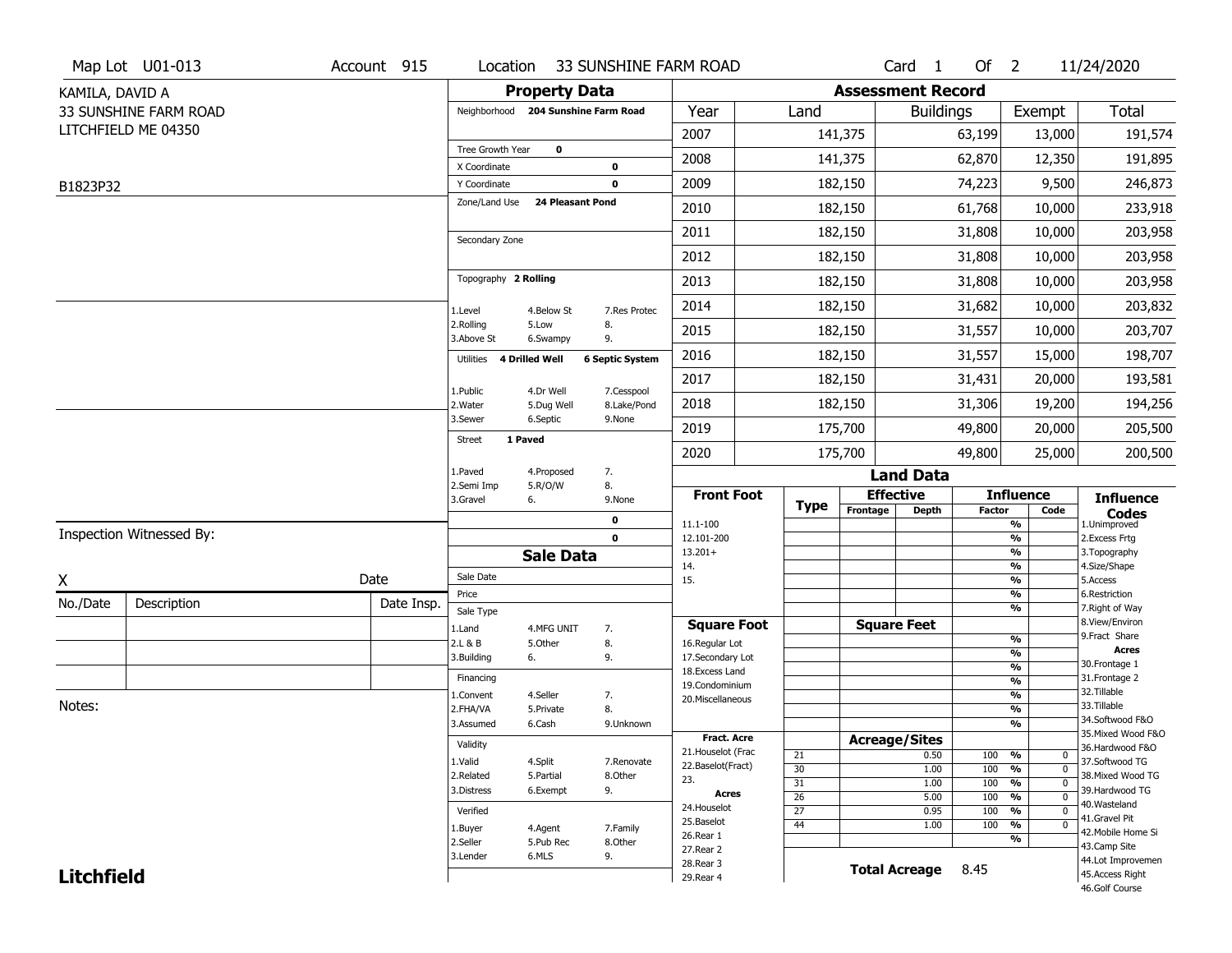|                                                                                                         |                                                                         |                                                   |                          |              |                         |                                       |                          |                                  |            |                   | <b>Litchfield</b>     |           |        |      |                   |      |        |          |            |      |
|---------------------------------------------------------------------------------------------------------|-------------------------------------------------------------------------|---------------------------------------------------|--------------------------|--------------|-------------------------|---------------------------------------|--------------------------|----------------------------------|------------|-------------------|-----------------------|-----------|--------|------|-------------------|------|--------|----------|------------|------|
| Map Lot U01-013<br>Account 915<br>Building Style 1 Conventional<br>$\mathbf 0$<br><b>SF Bsmt Living</b> |                                                                         |                                                   |                          |              |                         |                                       |                          | Location                         |            |                   | 33 SUNSHINE FARM ROAD |           |        |      | Card <sub>1</sub> |      | Of $2$ |          | 11/24/2020 |      |
|                                                                                                         |                                                                         |                                                   |                          |              |                         |                                       |                          | Layout 1 Typical                 |            |                   |                       |           |        |      |                   |      |        |          |            |      |
| 0.Uncoded                                                                                               | 0 <sub>0</sub><br>4.Cape<br>Fin Bsmt Grade<br>8.Log<br>OPEN-5-CUSTOMIZE |                                                   |                          |              |                         |                                       |                          | 1.Typical                        | 4.         |                   | 7.                    | 6.0       |        | 34.0 |                   |      |        |          |            |      |
| 1.Conv.                                                                                                 | 5.Garrison                                                              | 9.0ther                                           |                          |              | $\mathbf 0$             |                                       |                          | 2.Inadeg                         | 5.         |                   | 8.                    |           |        |      |                   |      |        |          |            |      |
| 2.Ranch                                                                                                 | 6.Split                                                                 | 10.Tri-Lev                                        | Heat Type                | 0%           |                         | 9 Not Heated                          |                          | 3.                               | 6.         |                   | 9.                    | 12.0'     | 1sFr/P |      |                   | 12.0 |        |          |            |      |
| 3.R Ranch                                                                                               | 7.Contemp                                                               | 11.Earth O                                        | 0.Uncoded                |              | 4.Steam                 |                                       | 8.Fl/Wall                | Attic<br>9 None                  |            |                   |                       | <b>WD</b> |        |      |                   |      |        |          |            |      |
| Dwelling Units 1                                                                                        |                                                                         |                                                   | 1.HWBB                   |              | 5.FWA                   |                                       | 9.No Heat                | 1.1/4 Fin                        | 4.Full Fin |                   | 7.                    |           |        |      | 14.0'             |      |        |          |            |      |
| Other Units                                                                                             | 0                                                                       |                                                   | 2.HWCI                   |              | 6.GravWA                |                                       | 10.Radiant               | 2.1/2 Fin                        | 5.Fl/Stair |                   | 8.                    |           |        |      |                   |      |        |          |            |      |
| Stories                                                                                                 | 1 One Story                                                             |                                                   | 3.H Pump                 |              | 7.Electric              |                                       | 11.Radiant               | 3.3/4 Fin                        | 6.         |                   | 9.None                |           |        |      | <b>WD</b>         |      |        |          |            |      |
| 1.1                                                                                                     | 4.1.5                                                                   | 7.1.25                                            | Cool Type                | 0%           | 9 None                  |                                       |                          | Insulation                       | 9 None     |                   |                       |           | 32.0"  |      |                   | 80   |        |          |            |      |
| 2.2                                                                                                     | 5.1.75                                                                  | 8.3.5                                             | 1.Refrig                 |              | 4.W&C Air               |                                       | 7.RadHW                  | 1.Full                           | 4.Minimal  |                   | 7.                    |           |        |      |                   |      |        |          |            |      |
| 3.3                                                                                                     | 6.2.5                                                                   | 9.4                                               | 2.Evapor                 |              | 5.Monitor-              | 8.                                    |                          | 2.Heavy                          | 5.Partial  |                   | 8.                    |           |        | 20.0 |                   | 60'  |        |          |            |      |
| <b>Exterior Walls</b>                                                                                   | 1 Clapboard                                                             |                                                   | 3.H Pump                 |              | 6.Monitor-              | 9.None                                |                          | 3.Capped                         | 6.         |                   | 9.None                |           |        |      |                   |      |        |          |            |      |
| 0.Uncoded                                                                                               | 4.Asbestos                                                              | 8.Concrete                                        | Kitchen Style            |              | 2 Typical               |                                       |                          | Unfinished %                     | 0%         |                   |                       |           |        |      | 12.0              |      |        |          |            |      |
| 1.Wd Clapb                                                                                              | 5.Stucco                                                                | 9.0ther                                           | 1.Modern                 |              | 4.Obsolete              | 7.                                    |                          | Grade & Factor 2 Fair 100%       |            |                   |                       |           |        |      |                   |      |        |          |            |      |
| 2.Vinyl                                                                                                 | 6.Brick                                                                 | 10.Wd shin                                        | 2.Typical                |              | 5.                      | 8.                                    |                          | 1.E Grade                        | 4.B Grade  |                   | 7.AAA Grad            |           | 20.0'  |      |                   |      |        |          |            |      |
| 3.Compos.                                                                                               | 7.Stone                                                                 | $11.71 - 11$                                      | 3.Old Type               |              | 6.                      | 9.None                                |                          | 2.D Grade                        | 5.A Grade  |                   | 8.M&S                 |           |        |      | 8.0'              |      |        |          |            |      |
| Roof Surface                                                                                            | 3 Sheet Metal                                                           |                                                   | Bath(s) Style            |              |                         | 2 Typical Bath(s)                     |                          | 3.C Grade                        | 6.AA Grade |                   | 9.Same                |           |        |      |                   |      |        |          |            |      |
| 1.Asphalt                                                                                               | 4.Composit                                                              | 7.Rolled R                                        | 1.Modern                 |              | 4.Obsolete              | 7.                                    |                          | SQFT (Footprint) 808             |            |                   |                       |           |        |      |                   |      |        |          |            |      |
| 2.Slate                                                                                                 | 5.Wood                                                                  | 8.                                                | 2. Typical               |              | 5.                      | 8.                                    |                          | Condition                        | 4 Average  |                   |                       |           |        |      |                   |      |        |          |            |      |
| 3.Metal                                                                                                 | 6.Other                                                                 | 9.                                                | 3.Old Type               |              | 6.                      | 9.None                                |                          | 1.Poor                           | 4.Avg      |                   | 7.V G                 |           |        |      |                   |      |        |          |            |      |
| SF Masonry Trim 0                                                                                       |                                                                         |                                                   | # Rooms                  |              | 3                       |                                       |                          | 2.Fair                           | $5.Avg+$   |                   | 8.Exc                 |           |        |      |                   |      |        |          |            |      |
| OPEN-3-CUSTOM 0                                                                                         |                                                                         |                                                   | # Bedrooms               |              | $\overline{\mathbf{2}}$ |                                       |                          | 3.Avg-                           | 6.Good     |                   | 9.Same                |           |        |      |                   | 4.0" |        |          |            |      |
| OPEN-4-CUSTOM 0                                                                                         |                                                                         |                                                   | # Full Baths             |              | $\mathbf{1}$            |                                       |                          | Phys. % Good                     | 0%         |                   |                       |           |        |      |                   | 5.0  |        | 14.0'    | 6.0'       |      |
| Year Built                                                                                              | 1900                                                                    |                                                   | # Half Baths             |              | $\mathbf 0$             |                                       |                          | Funct. % Good                    |            | 100%              |                       |           |        |      |                   |      |        |          |            |      |
| Year Remodeled 0                                                                                        |                                                                         |                                                   | # Addn Fixtures          |              | $\pmb{0}$               |                                       |                          | <b>Functional Code</b>           |            | 9 None            |                       |           |        |      |                   | 1sFr |        |          |            | 1sFr |
| Foundation                                                                                              | <b>6 Piers</b>                                                          |                                                   | # Fireplaces             |              | 0                       |                                       |                          | 1.Incomp                         | 4.Delap    |                   | 7.No Power            |           |        |      |                   |      | 15.0   |          | 15.0       |      |
| 1.Concrete                                                                                              | 4.Wood                                                                  | 7.                                                |                          |              |                         |                                       |                          | 2.0-Built                        | 5.Bsmt     |                   | 8.LongTerm            |           |        |      |                   |      |        |          |            |      |
| 2.C Block                                                                                               | 5.Slab                                                                  | 8.                                                |                          |              |                         |                                       |                          | 3.Damage                         | 6.Common   |                   | 9.None                |           |        |      |                   |      |        | 1 1/4sFr |            |      |
| 3.Br/Stone                                                                                              | 6.Piers                                                                 | 9.                                                |                          |              |                         |                                       |                          | Econ. % Good                     | 100%       |                   |                       |           |        |      |                   |      |        |          |            |      |
| Basement                                                                                                | 9 No Basement                                                           |                                                   |                          |              |                         |                                       |                          | Economic Code None               |            |                   |                       |           |        |      |                   |      |        |          |            |      |
| $1.1/4$ Bmt                                                                                             | 4.Full Bmt                                                              | 7.                                                |                          |              |                         |                                       |                          | 0.None                           | 3.No Power |                   | 9.None                |           |        |      |                   |      |        |          |            |      |
| 2.1/2 Bmt                                                                                               | 5.Crawl Sp                                                              | 8.                                                |                          |              |                         |                                       |                          | 1.Location                       | 4.Generate |                   | 8.                    |           |        |      |                   |      |        |          |            |      |
| 3.3/4 Bmt                                                                                               | 6.                                                                      | 9.None                                            |                          |              |                         | Software                              |                          | 2.Encroach                       | 5.Multi-Fa |                   | 9.                    |           |        |      |                   |      |        |          |            |      |
| Bsmt Gar # Cars 0                                                                                       |                                                                         |                                                   |                          |              |                         | A Division of Harris Computer Systems |                          | Entrance Code 1 Interior Inspect |            |                   |                       |           |        |      |                   |      |        |          |            |      |
| Wet Basement                                                                                            | 0                                                                       |                                                   |                          |              |                         |                                       |                          | 1.Interior                       | 4.Vacant   |                   | 7.                    |           |        |      |                   |      |        |          |            |      |
| 1.Dry                                                                                                   | 4.Dirt Flr                                                              | 7.                                                |                          |              |                         |                                       |                          | 2.Refusal                        | 5.Estimate |                   | 8.                    |           |        |      |                   |      |        |          |            |      |
| 2.Damp                                                                                                  | 5.                                                                      | 8.                                                |                          |              |                         |                                       |                          | 3.Informed                       | 6.Existing |                   | 9.                    |           |        |      |                   |      |        |          |            |      |
| 3.Wet                                                                                                   | 6.                                                                      | 9.                                                |                          |              |                         |                                       |                          | Information Code 1 Owner         |            |                   |                       |           |        |      |                   |      |        |          |            |      |
|                                                                                                         |                                                                         |                                                   |                          |              |                         |                                       |                          | 1.Owner                          | 4.Agent    |                   | 7.Vacant              |           |        |      |                   |      |        |          |            |      |
|                                                                                                         |                                                                         |                                                   |                          |              |                         |                                       |                          | 2.Relative                       | 5.Estimate |                   | 8.                    |           |        |      |                   |      |        |          |            |      |
|                                                                                                         |                                                                         |                                                   | Date Inspected 8/24/2018 |              |                         |                                       |                          | 3.Tenant                         | 6.Other    |                   | 9.                    |           |        |      |                   |      |        |          |            |      |
|                                                                                                         |                                                                         | <b>Additions, Outbuildings &amp; Improvements</b> |                          |              |                         |                                       |                          |                                  |            |                   | 1.One Story Fram      |           |        |      |                   |      |        |          |            |      |
| Type                                                                                                    |                                                                         | Year                                              | Units                    | Grade   Cond |                         | Phys.                                 | Funct.                   | Sound Value                      |            |                   | 2. Two Story Fram     |           |        |      |                   |      |        |          |            |      |
| 68 Wood Deck/s                                                                                          |                                                                         | 10                                                | 208                      | 3 100        | 4                       | 0                                     | $%100$ %                 |                                  |            | 3. Three Story Fr |                       |           |        |      |                   |      |        |          |            |      |
|                                                                                                         |                                                                         |                                                   |                          |              |                         |                                       |                          |                                  |            | 4.1 & 1/2 Story   |                       |           |        |      |                   |      |        |          |            |      |
| 68 Wood Deck/s                                                                                          |                                                                         | 10                                                | 72                       | 3 100        | 4                       | 0                                     | $%100$ %                 |                                  |            | 5.1 & 3/4 Story   |                       |           |        |      |                   |      |        |          |            |      |
|                                                                                                         | 18 1 & 1/4 Story Fr 0                                                   |                                                   | 210                      | $ 1\>100$    | 14                      | $\mathbf{0}$                          | % 100 %                  |                                  |            | 6.2 & 1/2 Story   |                       |           |        |      |                   |      |        |          |            |      |
|                                                                                                         | 1 One Story Frame                                                       | $ 0\rangle$                                       | 90                       | 1 100        | 4                       | 0                                     | % 100 %                  |                                  |            |                   | 21. Open Frame Por    |           |        |      |                   |      |        |          |            |      |
|                                                                                                         | 1 One Story Frame                                                       | 10                                                | 20                       | 1 100        | 4                       | 0                                     | % 100 %                  |                                  |            |                   | 22.Encl Frame Por     |           |        |      |                   |      |        |          |            |      |
|                                                                                                         |                                                                         |                                                   |                          |              |                         |                                       |                          |                                  |            |                   | 23. Frame Garage      |           |        |      |                   |      |        |          |            |      |
|                                                                                                         |                                                                         |                                                   |                          |              |                         | $\frac{1}{2}$                         | $\%$                     |                                  |            | 24.Frame Shed     |                       |           |        |      |                   |      |        |          |            |      |
|                                                                                                         |                                                                         |                                                   |                          |              |                         | $\sqrt{6}$                            | $\overline{\frac{0}{6}}$ |                                  |            |                   | 25. Frame Bay Wind    |           |        |      |                   |      |        |          |            |      |
|                                                                                                         |                                                                         |                                                   |                          |              |                         | $\sqrt{6}$                            | $\overline{\frac{0}{6}}$ |                                  |            |                   | 26.1SFr Overhang      |           |        |      |                   |      |        |          |            |      |
|                                                                                                         |                                                                         |                                                   |                          |              |                         | $\sqrt{6}$                            | $\%$                     |                                  |            |                   | 27.Unfin Basement     |           |        |      |                   |      |        |          |            |      |
|                                                                                                         |                                                                         |                                                   |                          |              |                         |                                       |                          |                                  |            |                   | 28. Unfinished Att    |           |        |      |                   |      |        |          |            |      |
|                                                                                                         |                                                                         |                                                   |                          |              |                         | $\%$                                  | $\%$                     |                                  |            |                   | 29. Finished Attic    |           |        |      |                   |      |        |          |            |      |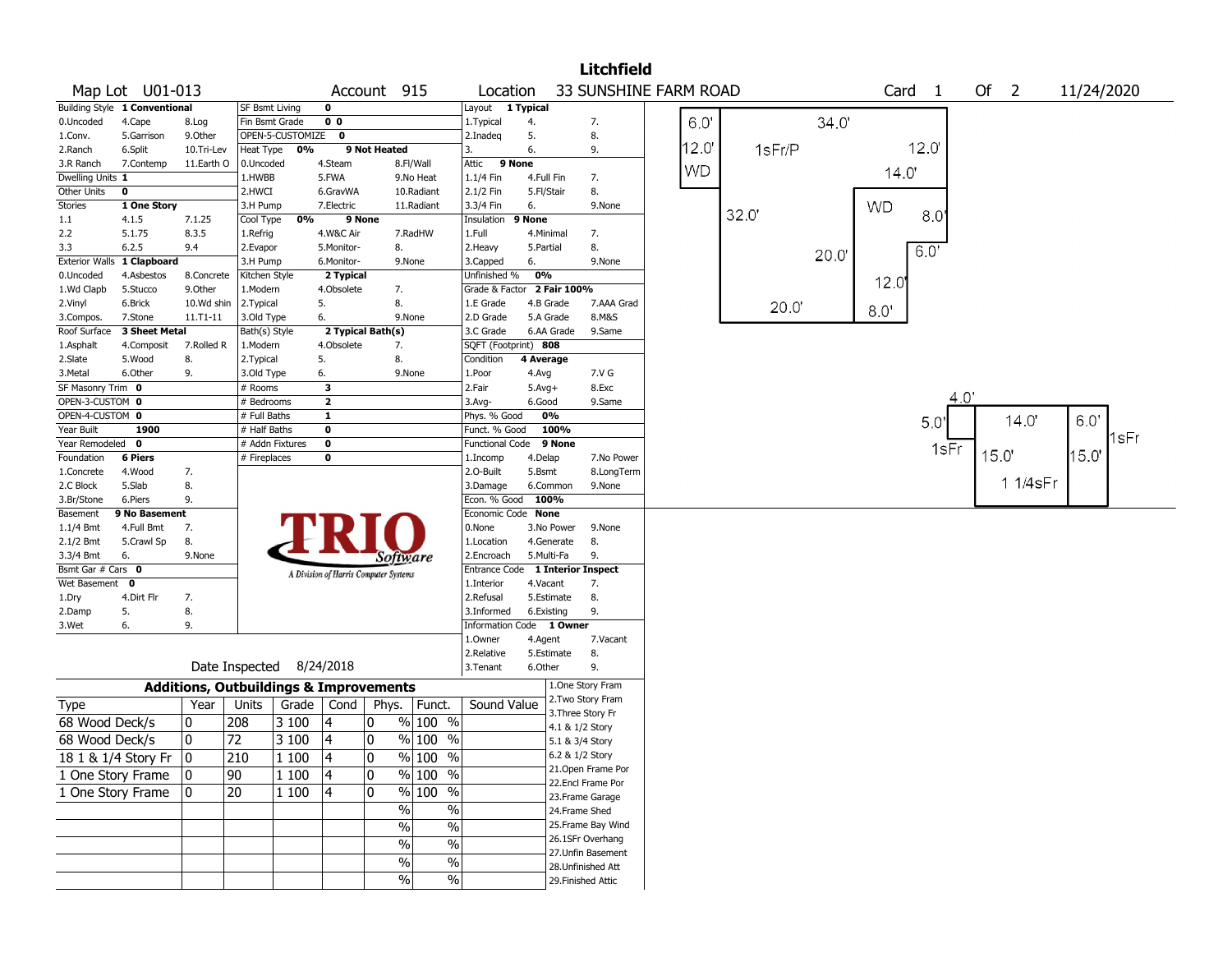| <b>Property Data</b><br><b>Assessment Record</b><br>KAMILA, DAVID A<br>Total<br>33 SUNSHINE FARM ROAD<br>Year<br><b>Buildings</b><br>Neighborhood 204 Sunshine Farm Road<br>Land<br>Exempt<br>LITCHFIELD ME 04350<br>2007<br>0<br>0<br>38,060<br>38,060<br>Tree Growth Year<br>$\mathbf 0$<br>37,904<br>2008<br>0<br>0<br>37,904<br>X Coordinate<br>$\mathbf 0$<br>2009<br>0<br>44,045<br>0<br>44,045<br>Y Coordinate<br>$\bf{0}$<br>B1823P32<br>Zone/Land Use<br>24 Pleasant Pond<br>0<br>36,639<br>36,639<br>2010<br>0<br>2011<br>0<br>54,051<br>0<br>54,051<br>Secondary Zone<br>0<br>2012<br>54,051<br>0<br>54,051<br>Topography 2 Rolling<br>9<br>54,051<br>2013<br>0<br>0<br>54,051<br>0<br>2014<br>53,964<br>53,964<br>0<br>4.Below St<br>7.Res Protec<br>1.Level<br>2.Rolling<br>5.Low<br>8.<br>53,878<br>2015<br>0<br>0<br>53,878<br>3.Above St<br>9.<br>6.Swampy<br>53,878<br>2016<br>0<br>0<br>53,878<br>Utilities 4 Drilled Well<br><b>6 Septic System</b><br>53,792<br>2017<br>0<br>0<br>53,792<br>1.Public<br>4.Dr Well<br>7.Cesspool<br>53,706<br>2018<br>0<br>0<br>53,706<br>2. Water<br>5.Dug Well<br>8.Lake/Pond<br>3.Sewer<br>6.Septic<br>9.None<br>2019<br>0<br>92,500<br>0<br>92,500<br>3 Gravel<br><b>Street</b><br>$\mathbf{0}$<br>92,500<br>0<br>2020<br>92,500<br>4.Proposed<br>7.<br>1.Paved<br><b>Land Data</b><br>2.Semi Imp<br>5.R/O/W<br>8.<br><b>Front Foot</b><br><b>Effective</b><br><b>Influence</b><br><b>Influence</b><br>3.Gravel<br>9.None<br>6.<br><b>Type</b><br>Frontage<br><b>Depth</b><br><b>Factor</b><br>Code<br><b>Codes</b><br>1.Unimproved<br>$\mathbf 0$<br>$\frac{9}{6}$<br>11.1-100<br>Inspection Witnessed By:<br>$\mathbf 0$<br>$\frac{9}{6}$<br>12.101-200<br>2.Excess Frtg<br>$\frac{9}{6}$<br>$13.201+$<br>3. Topography<br><b>Sale Data</b><br>$\frac{9}{6}$<br>14.<br>4.Size/Shape<br>Sale Date<br>Date<br>Χ<br>$\frac{9}{6}$<br>15.<br>5.Access<br>%<br>6.Restriction<br>Price<br>Description<br>No./Date<br>Date Insp.<br>$\frac{9}{6}$<br>7. Right of Way<br>Sale Type<br>8.View/Environ<br><b>Square Foot</b><br><b>Square Feet</b><br>1.Land<br>4.MFG UNIT<br>7.<br>9. Fract Share<br>%<br>2.L & B<br>8.<br>5.Other<br>16.Regular Lot<br><b>Acres</b><br>%<br>3.Building<br>9.<br>17.Secondary Lot<br>6.<br>30. Frontage 1<br>%<br>18. Excess Land<br>31. Frontage 2<br>Financing<br>$\frac{9}{6}$<br>19.Condominium<br>32.Tillable<br>4.Seller<br>$\frac{9}{6}$<br>1.Convent<br>7.<br>20.Miscellaneous<br>Notes:<br>33.Tillable<br>2.FHA/VA<br>8.<br>$\frac{9}{6}$<br>5.Private<br>34.Softwood F&O<br>3.Assumed<br>%<br>6.Cash<br>9.Unknown<br>35. Mixed Wood F&O<br>Fract. Acre<br><b>Acreage/Sites</b><br>Validity<br>36.Hardwood F&O<br>21. Houselot (Frac<br>$\frac{9}{6}$<br>37.Softwood TG<br>1.Valid<br>4.Split<br>7.Renovate<br>22.Baselot(Fract)<br>$\frac{9}{6}$<br>2.Related<br>5.Partial<br>8.Other<br>38. Mixed Wood TG<br>23.<br>$\frac{9}{6}$ | Map Lot U01-013 | Account 915 | Location   |          | 33 SUNSHINE FARM ROAD |  |  | Card <sub>2</sub> | Of $2$ |  | 11/24/2020     |
|------------------------------------------------------------------------------------------------------------------------------------------------------------------------------------------------------------------------------------------------------------------------------------------------------------------------------------------------------------------------------------------------------------------------------------------------------------------------------------------------------------------------------------------------------------------------------------------------------------------------------------------------------------------------------------------------------------------------------------------------------------------------------------------------------------------------------------------------------------------------------------------------------------------------------------------------------------------------------------------------------------------------------------------------------------------------------------------------------------------------------------------------------------------------------------------------------------------------------------------------------------------------------------------------------------------------------------------------------------------------------------------------------------------------------------------------------------------------------------------------------------------------------------------------------------------------------------------------------------------------------------------------------------------------------------------------------------------------------------------------------------------------------------------------------------------------------------------------------------------------------------------------------------------------------------------------------------------------------------------------------------------------------------------------------------------------------------------------------------------------------------------------------------------------------------------------------------------------------------------------------------------------------------------------------------------------------------------------------------------------------------------------------------------------------------------------------------------------------------------------------------------------------------------------------------------------------------------------------------------------------------------------------------------------------------------------------------------------------------------------------------------------------------------------------------------------------------------------------------------------------------------------------------------------------|-----------------|-------------|------------|----------|-----------------------|--|--|-------------------|--------|--|----------------|
|                                                                                                                                                                                                                                                                                                                                                                                                                                                                                                                                                                                                                                                                                                                                                                                                                                                                                                                                                                                                                                                                                                                                                                                                                                                                                                                                                                                                                                                                                                                                                                                                                                                                                                                                                                                                                                                                                                                                                                                                                                                                                                                                                                                                                                                                                                                                                                                                                                                                                                                                                                                                                                                                                                                                                                                                                                                                                                                              |                 |             |            |          |                       |  |  |                   |        |  |                |
|                                                                                                                                                                                                                                                                                                                                                                                                                                                                                                                                                                                                                                                                                                                                                                                                                                                                                                                                                                                                                                                                                                                                                                                                                                                                                                                                                                                                                                                                                                                                                                                                                                                                                                                                                                                                                                                                                                                                                                                                                                                                                                                                                                                                                                                                                                                                                                                                                                                                                                                                                                                                                                                                                                                                                                                                                                                                                                                              |                 |             |            |          |                       |  |  |                   |        |  |                |
|                                                                                                                                                                                                                                                                                                                                                                                                                                                                                                                                                                                                                                                                                                                                                                                                                                                                                                                                                                                                                                                                                                                                                                                                                                                                                                                                                                                                                                                                                                                                                                                                                                                                                                                                                                                                                                                                                                                                                                                                                                                                                                                                                                                                                                                                                                                                                                                                                                                                                                                                                                                                                                                                                                                                                                                                                                                                                                                              |                 |             |            |          |                       |  |  |                   |        |  |                |
|                                                                                                                                                                                                                                                                                                                                                                                                                                                                                                                                                                                                                                                                                                                                                                                                                                                                                                                                                                                                                                                                                                                                                                                                                                                                                                                                                                                                                                                                                                                                                                                                                                                                                                                                                                                                                                                                                                                                                                                                                                                                                                                                                                                                                                                                                                                                                                                                                                                                                                                                                                                                                                                                                                                                                                                                                                                                                                                              |                 |             |            |          |                       |  |  |                   |        |  |                |
|                                                                                                                                                                                                                                                                                                                                                                                                                                                                                                                                                                                                                                                                                                                                                                                                                                                                                                                                                                                                                                                                                                                                                                                                                                                                                                                                                                                                                                                                                                                                                                                                                                                                                                                                                                                                                                                                                                                                                                                                                                                                                                                                                                                                                                                                                                                                                                                                                                                                                                                                                                                                                                                                                                                                                                                                                                                                                                                              |                 |             |            |          |                       |  |  |                   |        |  |                |
|                                                                                                                                                                                                                                                                                                                                                                                                                                                                                                                                                                                                                                                                                                                                                                                                                                                                                                                                                                                                                                                                                                                                                                                                                                                                                                                                                                                                                                                                                                                                                                                                                                                                                                                                                                                                                                                                                                                                                                                                                                                                                                                                                                                                                                                                                                                                                                                                                                                                                                                                                                                                                                                                                                                                                                                                                                                                                                                              |                 |             |            |          |                       |  |  |                   |        |  |                |
|                                                                                                                                                                                                                                                                                                                                                                                                                                                                                                                                                                                                                                                                                                                                                                                                                                                                                                                                                                                                                                                                                                                                                                                                                                                                                                                                                                                                                                                                                                                                                                                                                                                                                                                                                                                                                                                                                                                                                                                                                                                                                                                                                                                                                                                                                                                                                                                                                                                                                                                                                                                                                                                                                                                                                                                                                                                                                                                              |                 |             |            |          |                       |  |  |                   |        |  |                |
|                                                                                                                                                                                                                                                                                                                                                                                                                                                                                                                                                                                                                                                                                                                                                                                                                                                                                                                                                                                                                                                                                                                                                                                                                                                                                                                                                                                                                                                                                                                                                                                                                                                                                                                                                                                                                                                                                                                                                                                                                                                                                                                                                                                                                                                                                                                                                                                                                                                                                                                                                                                                                                                                                                                                                                                                                                                                                                                              |                 |             |            |          |                       |  |  |                   |        |  |                |
|                                                                                                                                                                                                                                                                                                                                                                                                                                                                                                                                                                                                                                                                                                                                                                                                                                                                                                                                                                                                                                                                                                                                                                                                                                                                                                                                                                                                                                                                                                                                                                                                                                                                                                                                                                                                                                                                                                                                                                                                                                                                                                                                                                                                                                                                                                                                                                                                                                                                                                                                                                                                                                                                                                                                                                                                                                                                                                                              |                 |             |            |          |                       |  |  |                   |        |  |                |
|                                                                                                                                                                                                                                                                                                                                                                                                                                                                                                                                                                                                                                                                                                                                                                                                                                                                                                                                                                                                                                                                                                                                                                                                                                                                                                                                                                                                                                                                                                                                                                                                                                                                                                                                                                                                                                                                                                                                                                                                                                                                                                                                                                                                                                                                                                                                                                                                                                                                                                                                                                                                                                                                                                                                                                                                                                                                                                                              |                 |             |            |          |                       |  |  |                   |        |  |                |
|                                                                                                                                                                                                                                                                                                                                                                                                                                                                                                                                                                                                                                                                                                                                                                                                                                                                                                                                                                                                                                                                                                                                                                                                                                                                                                                                                                                                                                                                                                                                                                                                                                                                                                                                                                                                                                                                                                                                                                                                                                                                                                                                                                                                                                                                                                                                                                                                                                                                                                                                                                                                                                                                                                                                                                                                                                                                                                                              |                 |             |            |          |                       |  |  |                   |        |  |                |
|                                                                                                                                                                                                                                                                                                                                                                                                                                                                                                                                                                                                                                                                                                                                                                                                                                                                                                                                                                                                                                                                                                                                                                                                                                                                                                                                                                                                                                                                                                                                                                                                                                                                                                                                                                                                                                                                                                                                                                                                                                                                                                                                                                                                                                                                                                                                                                                                                                                                                                                                                                                                                                                                                                                                                                                                                                                                                                                              |                 |             |            |          |                       |  |  |                   |        |  |                |
|                                                                                                                                                                                                                                                                                                                                                                                                                                                                                                                                                                                                                                                                                                                                                                                                                                                                                                                                                                                                                                                                                                                                                                                                                                                                                                                                                                                                                                                                                                                                                                                                                                                                                                                                                                                                                                                                                                                                                                                                                                                                                                                                                                                                                                                                                                                                                                                                                                                                                                                                                                                                                                                                                                                                                                                                                                                                                                                              |                 |             |            |          |                       |  |  |                   |        |  |                |
|                                                                                                                                                                                                                                                                                                                                                                                                                                                                                                                                                                                                                                                                                                                                                                                                                                                                                                                                                                                                                                                                                                                                                                                                                                                                                                                                                                                                                                                                                                                                                                                                                                                                                                                                                                                                                                                                                                                                                                                                                                                                                                                                                                                                                                                                                                                                                                                                                                                                                                                                                                                                                                                                                                                                                                                                                                                                                                                              |                 |             |            |          |                       |  |  |                   |        |  |                |
|                                                                                                                                                                                                                                                                                                                                                                                                                                                                                                                                                                                                                                                                                                                                                                                                                                                                                                                                                                                                                                                                                                                                                                                                                                                                                                                                                                                                                                                                                                                                                                                                                                                                                                                                                                                                                                                                                                                                                                                                                                                                                                                                                                                                                                                                                                                                                                                                                                                                                                                                                                                                                                                                                                                                                                                                                                                                                                                              |                 |             |            |          |                       |  |  |                   |        |  |                |
|                                                                                                                                                                                                                                                                                                                                                                                                                                                                                                                                                                                                                                                                                                                                                                                                                                                                                                                                                                                                                                                                                                                                                                                                                                                                                                                                                                                                                                                                                                                                                                                                                                                                                                                                                                                                                                                                                                                                                                                                                                                                                                                                                                                                                                                                                                                                                                                                                                                                                                                                                                                                                                                                                                                                                                                                                                                                                                                              |                 |             |            |          |                       |  |  |                   |        |  |                |
|                                                                                                                                                                                                                                                                                                                                                                                                                                                                                                                                                                                                                                                                                                                                                                                                                                                                                                                                                                                                                                                                                                                                                                                                                                                                                                                                                                                                                                                                                                                                                                                                                                                                                                                                                                                                                                                                                                                                                                                                                                                                                                                                                                                                                                                                                                                                                                                                                                                                                                                                                                                                                                                                                                                                                                                                                                                                                                                              |                 |             |            |          |                       |  |  |                   |        |  |                |
|                                                                                                                                                                                                                                                                                                                                                                                                                                                                                                                                                                                                                                                                                                                                                                                                                                                                                                                                                                                                                                                                                                                                                                                                                                                                                                                                                                                                                                                                                                                                                                                                                                                                                                                                                                                                                                                                                                                                                                                                                                                                                                                                                                                                                                                                                                                                                                                                                                                                                                                                                                                                                                                                                                                                                                                                                                                                                                                              |                 |             |            |          |                       |  |  |                   |        |  |                |
|                                                                                                                                                                                                                                                                                                                                                                                                                                                                                                                                                                                                                                                                                                                                                                                                                                                                                                                                                                                                                                                                                                                                                                                                                                                                                                                                                                                                                                                                                                                                                                                                                                                                                                                                                                                                                                                                                                                                                                                                                                                                                                                                                                                                                                                                                                                                                                                                                                                                                                                                                                                                                                                                                                                                                                                                                                                                                                                              |                 |             |            |          |                       |  |  |                   |        |  |                |
|                                                                                                                                                                                                                                                                                                                                                                                                                                                                                                                                                                                                                                                                                                                                                                                                                                                                                                                                                                                                                                                                                                                                                                                                                                                                                                                                                                                                                                                                                                                                                                                                                                                                                                                                                                                                                                                                                                                                                                                                                                                                                                                                                                                                                                                                                                                                                                                                                                                                                                                                                                                                                                                                                                                                                                                                                                                                                                                              |                 |             |            |          |                       |  |  |                   |        |  |                |
|                                                                                                                                                                                                                                                                                                                                                                                                                                                                                                                                                                                                                                                                                                                                                                                                                                                                                                                                                                                                                                                                                                                                                                                                                                                                                                                                                                                                                                                                                                                                                                                                                                                                                                                                                                                                                                                                                                                                                                                                                                                                                                                                                                                                                                                                                                                                                                                                                                                                                                                                                                                                                                                                                                                                                                                                                                                                                                                              |                 |             |            |          |                       |  |  |                   |        |  |                |
|                                                                                                                                                                                                                                                                                                                                                                                                                                                                                                                                                                                                                                                                                                                                                                                                                                                                                                                                                                                                                                                                                                                                                                                                                                                                                                                                                                                                                                                                                                                                                                                                                                                                                                                                                                                                                                                                                                                                                                                                                                                                                                                                                                                                                                                                                                                                                                                                                                                                                                                                                                                                                                                                                                                                                                                                                                                                                                                              |                 |             |            |          |                       |  |  |                   |        |  |                |
|                                                                                                                                                                                                                                                                                                                                                                                                                                                                                                                                                                                                                                                                                                                                                                                                                                                                                                                                                                                                                                                                                                                                                                                                                                                                                                                                                                                                                                                                                                                                                                                                                                                                                                                                                                                                                                                                                                                                                                                                                                                                                                                                                                                                                                                                                                                                                                                                                                                                                                                                                                                                                                                                                                                                                                                                                                                                                                                              |                 |             |            |          |                       |  |  |                   |        |  |                |
|                                                                                                                                                                                                                                                                                                                                                                                                                                                                                                                                                                                                                                                                                                                                                                                                                                                                                                                                                                                                                                                                                                                                                                                                                                                                                                                                                                                                                                                                                                                                                                                                                                                                                                                                                                                                                                                                                                                                                                                                                                                                                                                                                                                                                                                                                                                                                                                                                                                                                                                                                                                                                                                                                                                                                                                                                                                                                                                              |                 |             |            |          |                       |  |  |                   |        |  |                |
|                                                                                                                                                                                                                                                                                                                                                                                                                                                                                                                                                                                                                                                                                                                                                                                                                                                                                                                                                                                                                                                                                                                                                                                                                                                                                                                                                                                                                                                                                                                                                                                                                                                                                                                                                                                                                                                                                                                                                                                                                                                                                                                                                                                                                                                                                                                                                                                                                                                                                                                                                                                                                                                                                                                                                                                                                                                                                                                              |                 |             |            |          |                       |  |  |                   |        |  |                |
|                                                                                                                                                                                                                                                                                                                                                                                                                                                                                                                                                                                                                                                                                                                                                                                                                                                                                                                                                                                                                                                                                                                                                                                                                                                                                                                                                                                                                                                                                                                                                                                                                                                                                                                                                                                                                                                                                                                                                                                                                                                                                                                                                                                                                                                                                                                                                                                                                                                                                                                                                                                                                                                                                                                                                                                                                                                                                                                              |                 |             |            |          |                       |  |  |                   |        |  |                |
|                                                                                                                                                                                                                                                                                                                                                                                                                                                                                                                                                                                                                                                                                                                                                                                                                                                                                                                                                                                                                                                                                                                                                                                                                                                                                                                                                                                                                                                                                                                                                                                                                                                                                                                                                                                                                                                                                                                                                                                                                                                                                                                                                                                                                                                                                                                                                                                                                                                                                                                                                                                                                                                                                                                                                                                                                                                                                                                              |                 |             |            |          |                       |  |  |                   |        |  |                |
|                                                                                                                                                                                                                                                                                                                                                                                                                                                                                                                                                                                                                                                                                                                                                                                                                                                                                                                                                                                                                                                                                                                                                                                                                                                                                                                                                                                                                                                                                                                                                                                                                                                                                                                                                                                                                                                                                                                                                                                                                                                                                                                                                                                                                                                                                                                                                                                                                                                                                                                                                                                                                                                                                                                                                                                                                                                                                                                              |                 |             |            |          |                       |  |  |                   |        |  |                |
|                                                                                                                                                                                                                                                                                                                                                                                                                                                                                                                                                                                                                                                                                                                                                                                                                                                                                                                                                                                                                                                                                                                                                                                                                                                                                                                                                                                                                                                                                                                                                                                                                                                                                                                                                                                                                                                                                                                                                                                                                                                                                                                                                                                                                                                                                                                                                                                                                                                                                                                                                                                                                                                                                                                                                                                                                                                                                                                              |                 |             |            |          |                       |  |  |                   |        |  |                |
|                                                                                                                                                                                                                                                                                                                                                                                                                                                                                                                                                                                                                                                                                                                                                                                                                                                                                                                                                                                                                                                                                                                                                                                                                                                                                                                                                                                                                                                                                                                                                                                                                                                                                                                                                                                                                                                                                                                                                                                                                                                                                                                                                                                                                                                                                                                                                                                                                                                                                                                                                                                                                                                                                                                                                                                                                                                                                                                              |                 |             |            |          |                       |  |  |                   |        |  |                |
|                                                                                                                                                                                                                                                                                                                                                                                                                                                                                                                                                                                                                                                                                                                                                                                                                                                                                                                                                                                                                                                                                                                                                                                                                                                                                                                                                                                                                                                                                                                                                                                                                                                                                                                                                                                                                                                                                                                                                                                                                                                                                                                                                                                                                                                                                                                                                                                                                                                                                                                                                                                                                                                                                                                                                                                                                                                                                                                              |                 |             |            |          |                       |  |  |                   |        |  |                |
|                                                                                                                                                                                                                                                                                                                                                                                                                                                                                                                                                                                                                                                                                                                                                                                                                                                                                                                                                                                                                                                                                                                                                                                                                                                                                                                                                                                                                                                                                                                                                                                                                                                                                                                                                                                                                                                                                                                                                                                                                                                                                                                                                                                                                                                                                                                                                                                                                                                                                                                                                                                                                                                                                                                                                                                                                                                                                                                              |                 |             |            |          |                       |  |  |                   |        |  |                |
|                                                                                                                                                                                                                                                                                                                                                                                                                                                                                                                                                                                                                                                                                                                                                                                                                                                                                                                                                                                                                                                                                                                                                                                                                                                                                                                                                                                                                                                                                                                                                                                                                                                                                                                                                                                                                                                                                                                                                                                                                                                                                                                                                                                                                                                                                                                                                                                                                                                                                                                                                                                                                                                                                                                                                                                                                                                                                                                              |                 |             |            |          |                       |  |  |                   |        |  |                |
|                                                                                                                                                                                                                                                                                                                                                                                                                                                                                                                                                                                                                                                                                                                                                                                                                                                                                                                                                                                                                                                                                                                                                                                                                                                                                                                                                                                                                                                                                                                                                                                                                                                                                                                                                                                                                                                                                                                                                                                                                                                                                                                                                                                                                                                                                                                                                                                                                                                                                                                                                                                                                                                                                                                                                                                                                                                                                                                              |                 |             |            |          |                       |  |  |                   |        |  |                |
| <b>Acres</b><br>$\frac{9}{6}$                                                                                                                                                                                                                                                                                                                                                                                                                                                                                                                                                                                                                                                                                                                                                                                                                                                                                                                                                                                                                                                                                                                                                                                                                                                                                                                                                                                                                                                                                                                                                                                                                                                                                                                                                                                                                                                                                                                                                                                                                                                                                                                                                                                                                                                                                                                                                                                                                                                                                                                                                                                                                                                                                                                                                                                                                                                                                                |                 |             | 3.Distress | 6.Exempt | 9.                    |  |  |                   |        |  | 39.Hardwood TG |
| 40. Wasteland<br>24. Houselot<br>$\frac{9}{6}$<br>Verified                                                                                                                                                                                                                                                                                                                                                                                                                                                                                                                                                                                                                                                                                                                                                                                                                                                                                                                                                                                                                                                                                                                                                                                                                                                                                                                                                                                                                                                                                                                                                                                                                                                                                                                                                                                                                                                                                                                                                                                                                                                                                                                                                                                                                                                                                                                                                                                                                                                                                                                                                                                                                                                                                                                                                                                                                                                                   |                 |             |            |          |                       |  |  |                   |        |  |                |
| 41.Gravel Pit<br>25.Baselot<br>$\frac{9}{6}$<br>7.Family<br>1.Buyer<br>4.Agent<br>42. Mobile Home Si                                                                                                                                                                                                                                                                                                                                                                                                                                                                                                                                                                                                                                                                                                                                                                                                                                                                                                                                                                                                                                                                                                                                                                                                                                                                                                                                                                                                                                                                                                                                                                                                                                                                                                                                                                                                                                                                                                                                                                                                                                                                                                                                                                                                                                                                                                                                                                                                                                                                                                                                                                                                                                                                                                                                                                                                                         |                 |             |            |          |                       |  |  |                   |        |  |                |
| 26.Rear 1<br>$\frac{9}{6}$<br>2.Seller<br>5.Pub Rec<br>8.Other<br>43.Camp Site<br>27.Rear 2                                                                                                                                                                                                                                                                                                                                                                                                                                                                                                                                                                                                                                                                                                                                                                                                                                                                                                                                                                                                                                                                                                                                                                                                                                                                                                                                                                                                                                                                                                                                                                                                                                                                                                                                                                                                                                                                                                                                                                                                                                                                                                                                                                                                                                                                                                                                                                                                                                                                                                                                                                                                                                                                                                                                                                                                                                  |                 |             |            |          |                       |  |  |                   |        |  |                |
| 3.Lender<br>6.MLS<br>9.<br>44.Lot Improvemen<br>28. Rear 3                                                                                                                                                                                                                                                                                                                                                                                                                                                                                                                                                                                                                                                                                                                                                                                                                                                                                                                                                                                                                                                                                                                                                                                                                                                                                                                                                                                                                                                                                                                                                                                                                                                                                                                                                                                                                                                                                                                                                                                                                                                                                                                                                                                                                                                                                                                                                                                                                                                                                                                                                                                                                                                                                                                                                                                                                                                                   |                 |             |            |          |                       |  |  |                   |        |  |                |
| <b>Total Acreage</b><br>0.00<br><b>Litchfield</b><br>45.Access Right<br>29. Rear 4<br>46.Golf Course                                                                                                                                                                                                                                                                                                                                                                                                                                                                                                                                                                                                                                                                                                                                                                                                                                                                                                                                                                                                                                                                                                                                                                                                                                                                                                                                                                                                                                                                                                                                                                                                                                                                                                                                                                                                                                                                                                                                                                                                                                                                                                                                                                                                                                                                                                                                                                                                                                                                                                                                                                                                                                                                                                                                                                                                                         |                 |             |            |          |                       |  |  |                   |        |  |                |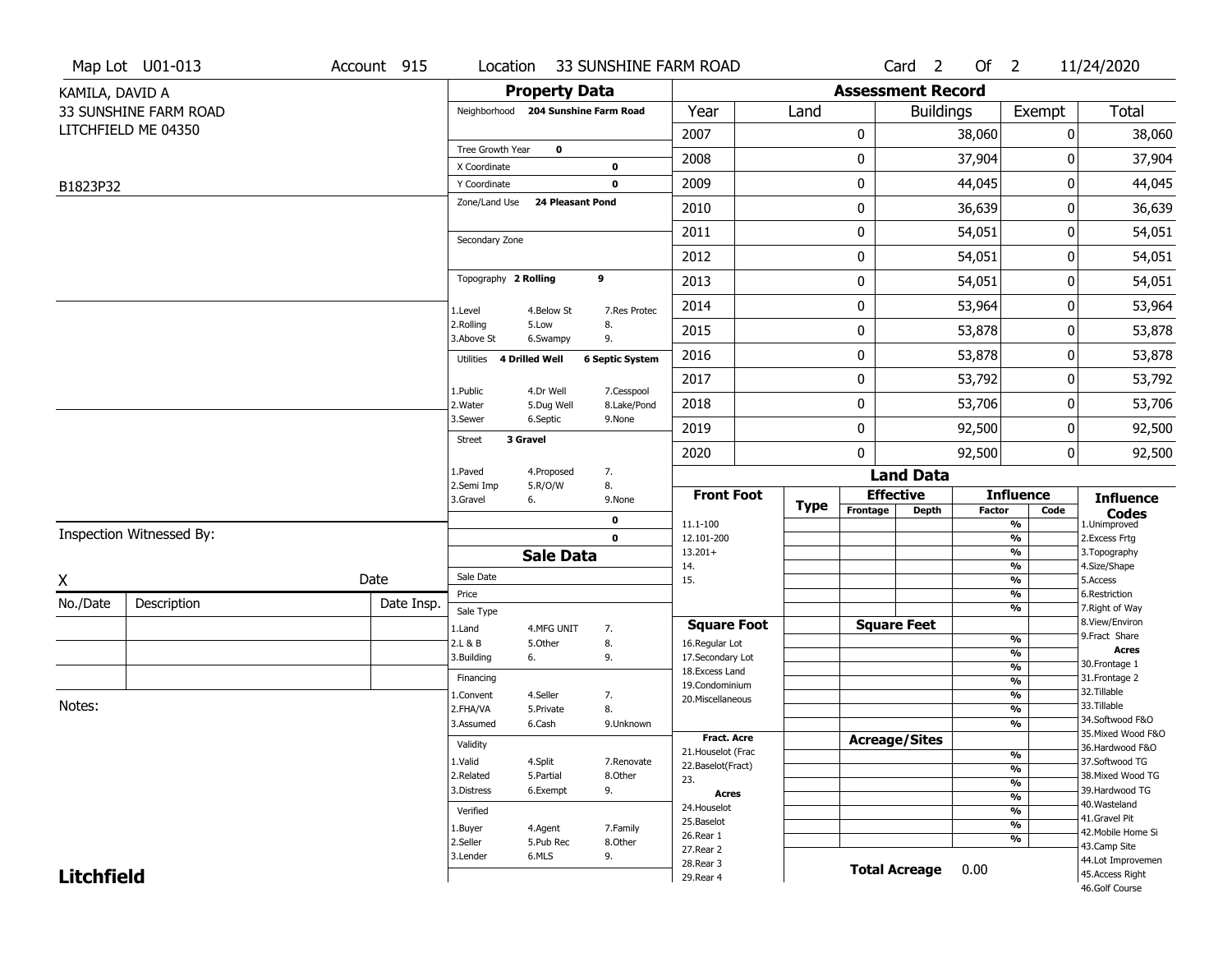|                                 |                            |              |                                                   |                  |                                       |                |                         |                       |                                  |                      |                          | <b>Litchfield</b>                        |       |                                                   |       |            |                   |      |             |            |  |
|---------------------------------|----------------------------|--------------|---------------------------------------------------|------------------|---------------------------------------|----------------|-------------------------|-----------------------|----------------------------------|----------------------|--------------------------|------------------------------------------|-------|---------------------------------------------------|-------|------------|-------------------|------|-------------|------------|--|
|                                 | Map Lot U01-013            |              |                                                   |                  |                                       | Account 915    |                         |                       | Location                         |                      |                          | 33 SUNSHINE FARM ROAD                    |       |                                                   |       |            | Card <sub>2</sub> |      | Of $2$      | 11/24/2020 |  |
| Building Style 4 Cape           |                            |              | <b>SF Bsmt Living</b>                             |                  | 0                                     |                |                         |                       | Layout                           | 1 Typical            |                          |                                          |       |                                                   |       |            |                   |      |             |            |  |
| 0.Uncoded                       | 4.Cape                     | 8.Log        | Fin Bsmt Grade                                    |                  | 0 <sub>0</sub>                        |                |                         |                       | 1. Typical                       | 4.                   |                          | 7.                                       |       |                                                   |       |            |                   |      | 20.0"       | 10.0'      |  |
| 1.Conv.                         | 5.Garrison                 | 9.Other      |                                                   | OPEN-5-CUSTOMIZE | $\mathbf{0}$                          |                |                         |                       | 2.Inadeq                         | 5.                   |                          | 8.                                       |       |                                                   |       |            |                   |      | <b>BARN</b> |            |  |
| 2.Ranch                         | 6.Split                    | 10.Tri-Lev   | <b>Heat Type</b>                                  | 100%             |                                       | 1 Hot Water BB |                         |                       | 3.                               | 6.                   |                          | 9.                                       |       |                                                   |       |            |                   |      |             | SHED       |  |
| 3.R Ranch                       | 7.Contemp                  | 11.Earth O   | 0.Uncoded<br>1.HWBB                               |                  | 4.Steam<br>5.FWA                      |                | 8.Fl/Wall               |                       | Attic                            | 9 None<br>4.Full Fin |                          |                                          |       |                                                   |       |            |                   |      |             |            |  |
| Dwelling Units 1<br>Other Units | 0                          |              | 2.HWCI                                            |                  | 6.GravWA                              |                | 9.No Heat<br>10.Radiant |                       | 1.1/4 Fin<br>2.1/2 Fin           | 5.Fl/Stair           |                          | 7.<br>8.                                 |       |                                                   |       |            |                   | 28.0 |             | 28.0       |  |
| <b>Stories</b>                  | 4 One & 1/2 Story          |              | 3.H Pump                                          |                  | 7.Electric                            |                | 11.Radiant              |                       | 3.3/4 Fin                        | 6.                   |                          | 9.None                                   |       |                                                   |       |            |                   |      |             |            |  |
| 1.1                             | 4.1.5                      | 7.1.25       | Cool Type                                         | 0%               |                                       | 9 None         |                         |                       | Insulation                       | 1 Full               |                          |                                          |       |                                                   |       |            |                   |      |             |            |  |
| 2.2                             | 5.1.75                     | 8.3.5        | 1.Refrig                                          |                  | 4.W&C Air                             |                | 7.RadHW                 |                       | 1.Full                           |                      | 4.Minimal                | 7.                                       |       |                                                   |       |            |                   |      |             |            |  |
| 3.3                             | 6.2.5                      | 9.4          | 2.Evapor                                          |                  | 5.Monitor-                            |                | 8.                      |                       | 2. Heavy                         | 5.Partial            |                          | 8.                                       |       |                                                   |       |            |                   |      |             |            |  |
|                                 | Exterior Walls 1 Clapboard |              | 3.H Pump                                          |                  | 6.Monitor-                            |                | 9.None                  |                       | 3.Capped                         | 6.                   |                          | 9.None                                   |       |                                                   |       |            |                   |      |             |            |  |
| 0.Uncoded                       | 4.Asbestos                 | 8.Concrete   | Kitchen Style                                     |                  | 2 Typical                             |                |                         |                       | Unfinished %                     | 0%                   |                          |                                          |       |                                                   |       |            |                   |      |             |            |  |
| 1.Wd Clapb                      | 5.Stucco                   | 9.Other      | 1.Modern                                          |                  | 4.Obsolete                            |                | 7.                      |                       | Grade & Factor 2 Fair 100%       |                      |                          |                                          |       |                                                   |       |            |                   |      |             |            |  |
| 2.Vinyl                         | 6.Brick                    | 10.Wd shin   | 2. Typical                                        |                  | 5.                                    |                | 8.                      |                       | 1.E Grade                        |                      | 4.B Grade                | 7.AAA Grad                               |       |                                                   |       |            |                   |      |             |            |  |
| 3.Compos.                       | 7.Stone                    | $11.71 - 11$ | 3.Old Type                                        |                  | 6.                                    |                | 9.None                  |                       | 2.D Grade                        |                      | 5.A Grade                | 8.M&S                                    |       |                                                   |       |            |                   |      |             |            |  |
| Roof Surface                    | 3 Sheet Metal              |              | Bath(s) Style                                     |                  | 2 Typical Bath(s)                     |                |                         |                       | 3.C Grade                        |                      | 6.AA Grade               | 9.Same                                   |       |                                                   |       |            |                   |      |             |            |  |
| 1.Asphalt                       | 4.Composit                 | 7.Rolled R   | 1.Modern                                          |                  | 4.Obsolete                            |                | 7.                      |                       | SQFT (Footprint) 684             |                      |                          |                                          | 8.0"  |                                                   |       | 24.0'      |                   |      |             |            |  |
| 2.Slate                         | 5.Wood                     | 8.           | 2. Typical                                        |                  | 5.                                    |                | 8.                      |                       | Condition                        | 6 Good               |                          |                                          | 8.0'  | $14.0^{\circ}$ 6.0 <sup><math>\prime</math></sup> |       |            | EP                |      |             |            |  |
| 3. Metal                        | 6.Other                    | 9.           | 3.Old Type                                        |                  | 6.                                    |                | 9.None                  |                       | 1.Poor                           | 4.Avg                |                          | 7.V G                                    | 1sFr  |                                                   |       |            |                   |      |             |            |  |
| SF Masonry Trim 0               |                            |              | # Rooms                                           |                  | 5                                     |                |                         |                       | 2.Fair                           | $5.Avg+$             |                          | 8.Exc                                    | 8.0'  |                                                   |       | 16.0'      |                   |      |             |            |  |
| OPEN-3-CUSTOM 0                 |                            |              | # Bedrooms                                        |                  | 3                                     |                |                         |                       | 3.Avg-                           | 6.Good               |                          | 9.Same                                   |       | 26.0                                              |       | 1 1/2sFr/S | 26.0              |      |             |            |  |
| OPEN-4-CUSTOM 0                 |                            |              | # Full Baths                                      |                  | $\overline{\mathbf{2}}$               |                |                         |                       | Phys. % Good                     |                      | 0%                       |                                          |       |                                                   |       | 20.0       |                   |      |             |            |  |
| Year Built                      | 1860                       |              | # Half Baths                                      |                  | $\mathbf 0$                           |                |                         |                       | Funct. % Good                    |                      | 100%                     |                                          | 18.0' |                                                   |       |            |                   |      |             |            |  |
| Year Remodeled 0                |                            |              |                                                   | # Addn Fixtures  | $\mathbf 0$                           |                |                         |                       | Functional Code                  |                      | 9 None                   |                                          |       |                                                   |       |            |                   |      |             |            |  |
| Foundation                      | 5 Concrete Slab            |              | # Fireplaces                                      |                  | 0                                     |                |                         |                       | 1.Incomp                         | 4.Delap              |                          | 7.No Power                               | ΕP    |                                                   | 30.0" |            | 8.0"              |      |             |            |  |
| 1.Concrete                      | 4.Wood                     | 7.           |                                                   |                  |                                       |                |                         |                       | 2.O-Built                        | 5.Bsmt               |                          | 8.LongTerm                               |       |                                                   |       |            |                   |      |             |            |  |
| 2.C Block                       | 5.Slab                     | 8.           |                                                   |                  |                                       |                |                         |                       | 3.Damage                         |                      | 6.Common                 | 9.None                                   | 6.0'  |                                                   |       |            | OP                |      |             |            |  |
| 3.Br/Stone                      | 6.Piers                    | 9.           |                                                   |                  |                                       |                |                         |                       | Econ. % Good                     |                      | 100%                     |                                          |       |                                                   | 46.0  |            |                   |      |             |            |  |
| Basement                        | 9 No Basement              |              |                                                   |                  |                                       |                |                         |                       | Economic Code None               |                      |                          |                                          |       |                                                   |       |            |                   |      |             |            |  |
| 1.1/4 Bmt<br>2.1/2 Bmt          | 4.Full Bmt                 | 7.           |                                                   |                  |                                       |                |                         |                       | 0.None                           |                      | 3.No Power               | 9.None<br>8.                             |       |                                                   |       |            |                   |      |             |            |  |
| 3.3/4 Bmt                       | 5.Crawl Sp<br>6.           | 8.<br>9.None |                                                   |                  |                                       |                |                         |                       | 1.Location<br>2.Encroach         |                      | 4.Generate<br>5.Multi-Fa | 9.                                       |       |                                                   |       |            |                   |      |             |            |  |
| Bsmt Gar # Cars 0               |                            |              |                                                   |                  |                                       |                | Software                |                       | Entrance Code 1 Interior Inspect |                      |                          |                                          |       |                                                   |       |            |                   |      |             |            |  |
| Wet Basement 0                  |                            |              |                                                   |                  | A Division of Harris Computer Systems |                |                         |                       | 1.Interior                       | 4.Vacant             |                          | 7.                                       |       |                                                   |       |            |                   |      |             |            |  |
| 1.Dry                           | 4.Dirt Flr                 | 7.           |                                                   |                  |                                       |                |                         |                       | 2.Refusal                        |                      | 5.Estimate               | 8.                                       |       |                                                   |       |            |                   |      |             |            |  |
| 2.Damp                          | 5.                         | 8.           |                                                   |                  |                                       |                |                         |                       | 3.Informed                       |                      | 6.Existing               | 9.                                       |       |                                                   |       |            |                   |      |             |            |  |
| 3.Wet                           | 6.                         | 9.           |                                                   |                  |                                       |                |                         |                       | Information Code 1 Owner         |                      |                          |                                          |       |                                                   |       |            |                   |      |             |            |  |
|                                 |                            |              |                                                   |                  |                                       |                |                         |                       | 1.Owner                          | 4.Agent              |                          | 7.Vacant                                 |       |                                                   |       |            |                   |      |             |            |  |
|                                 |                            |              |                                                   |                  |                                       |                |                         |                       | 2.Relative                       |                      | 5.Estimate               | 8.                                       |       |                                                   |       |            |                   |      |             |            |  |
|                                 |                            |              | Date Inspected 8/24/2018                          |                  |                                       |                |                         |                       | 3.Tenant                         | 6.Other              |                          | 9.                                       |       |                                                   |       |            |                   |      |             |            |  |
|                                 |                            |              | <b>Additions, Outbuildings &amp; Improvements</b> |                  |                                       |                |                         |                       |                                  |                      |                          | 1.One Story Fram                         |       |                                                   |       |            |                   |      |             |            |  |
| Type                            |                            | Year         | Units                                             | Grade            | Cond                                  | Phys.          |                         | Funct.                | Sound Value                      |                      |                          | 2. Two Story Fram                        |       |                                                   |       |            |                   |      |             |            |  |
| 1 One Story Frame               |                            | 10           | 64                                                | 00               | 10                                    | 0              | % 0                     | $\%$                  |                                  |                      | 4.1 & 1/2 Story          | 3. Three Story Fr                        |       |                                                   |       |            |                   |      |             |            |  |
| 22 Encl Frame                   |                            | 10           | 144                                               | 00               | 10                                    | 0              | % 0                     | $\%$                  |                                  |                      | 5.1 & 3/4 Story          |                                          |       |                                                   |       |            |                   |      |             |            |  |
| 22 Encl Frame                   |                            | $ 0\rangle$  | $ 304\rangle$                                     | $ 00\rangle$     | $ 0\rangle$                           | $\overline{0}$ | $\frac{9}{0}$           | $\%$                  |                                  |                      |                          | 6.2 & 1/2 Story                          |       |                                                   |       |            |                   |      |             |            |  |
|                                 |                            |              |                                                   |                  | 0                                     |                | $\frac{9}{0}$ 0         |                       |                                  |                      |                          | 21.Open Frame Por                        |       |                                                   |       |            |                   |      |             |            |  |
| 21 Open Frame                   |                            | 0            | 276                                               | 00               |                                       | 0              |                         | $\%$                  |                                  |                      |                          | 22.Encl Frame Por                        |       |                                                   |       |            |                   |      |             |            |  |
| 65 Sm Barn                      |                            | 1975         | 560                                               | 2 100            | 3                                     | 0              |                         | % 100 %               |                                  |                      |                          | 23. Frame Garage                         |       |                                                   |       |            |                   |      |             |            |  |
| 24 Frame Shed                   |                            | 1975         | 280                                               | 2 100            | 13                                    | 0              | % 75                    | $\%$                  |                                  |                      |                          | 24.Frame Shed                            |       |                                                   |       |            |                   |      |             |            |  |
|                                 |                            |              |                                                   |                  |                                       |                | $\frac{1}{2}$           | $\frac{0}{0}$         |                                  |                      |                          | 25. Frame Bay Wind                       |       |                                                   |       |            |                   |      |             |            |  |
|                                 |                            |              |                                                   |                  |                                       |                | $\frac{1}{2}$           | $\%$                  |                                  |                      |                          | 26.1SFr Overhang                         |       |                                                   |       |            |                   |      |             |            |  |
|                                 |                            |              |                                                   |                  |                                       |                |                         |                       |                                  |                      |                          | 27. Unfin Basement                       |       |                                                   |       |            |                   |      |             |            |  |
|                                 |                            |              |                                                   |                  |                                       |                |                         |                       |                                  |                      |                          |                                          |       |                                                   |       |            |                   |      |             |            |  |
|                                 |                            |              |                                                   |                  |                                       |                | $\frac{1}{2}$<br>$\%$   | $\frac{0}{6}$<br>$\%$ |                                  |                      |                          | 28. Unfinished Att<br>29. Finished Attic |       |                                                   |       |            |                   |      |             |            |  |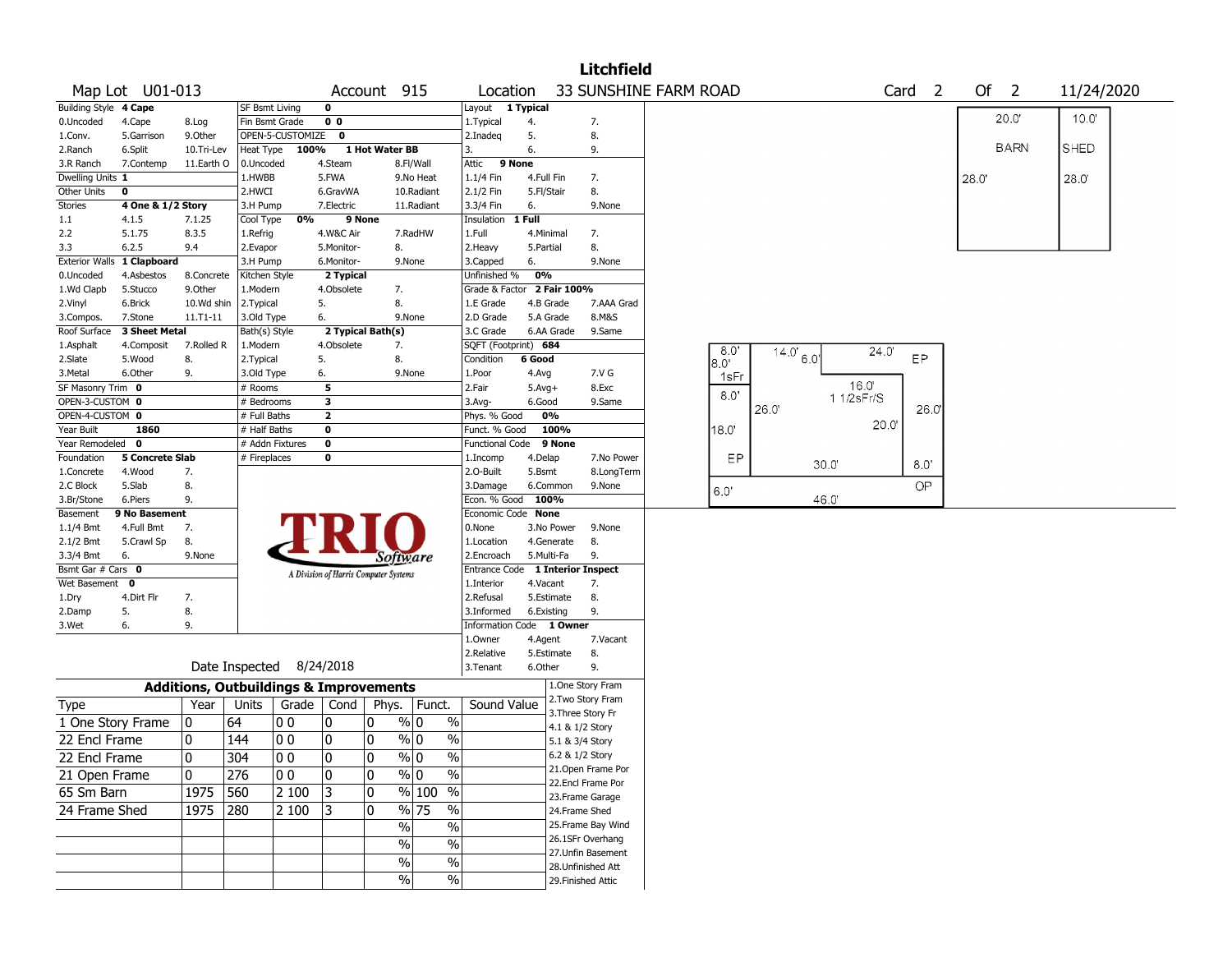|                     | Map Lot U01-013A                                        | Account 1199 | Location                      |                                     | <b>14 SUNSHINE FARM ROAD</b> |                                    |                       |                          | Card <sub>1</sub> | Of $1$     |                                            | 11/24/2020                           |
|---------------------|---------------------------------------------------------|--------------|-------------------------------|-------------------------------------|------------------------------|------------------------------------|-----------------------|--------------------------|-------------------|------------|--------------------------------------------|--------------------------------------|
| BEHNKE, WADE        |                                                         |              |                               | <b>Property Data</b>                |                              |                                    |                       | <b>Assessment Record</b> |                   |            |                                            |                                      |
| BEHNKE, AMANDA      |                                                         |              |                               | Neighborhood 204 Sunshine Farm Road |                              | Year                               | Land                  |                          | <b>Buildings</b>  |            | Exempt                                     | Total                                |
|                     | <b>14 SUNSHINE FARM ROAD</b>                            |              |                               |                                     |                              | 2007                               |                       | 140,337                  |                   | 80,924     | 13,000                                     | 208,261                              |
|                     | LITCHFIELD ME 04350                                     |              | Tree Growth Year              | $\mathbf 0$                         |                              | 2008                               |                       | 140,337                  |                   | 79,983     | 12,350                                     | 207,970                              |
|                     |                                                         |              | X Coordinate                  |                                     | 0                            |                                    |                       |                          |                   |            |                                            |                                      |
|                     | B3718P340 B12565P221                                    |              | Y Coordinate<br>Zone/Land Use | <b>24 Pleasant Pond</b>             | 0                            | 2009                               |                       | 187,735                  |                   | 85,258     | 9,500                                      | 263,493                              |
| Previous Owner      | MCKENNEY, NATALIE & GILSON JR                           |              |                               |                                     |                              | 2010                               |                       | 187,735                  |                   | 79,415     | 10,000                                     | 257,150                              |
|                     | 1704 US RTE 202, APT 2F                                 |              | Secondary Zone                |                                     |                              | 2011                               |                       | 187,735                  |                   | 82,876     | 10,000                                     | 260,611                              |
|                     |                                                         |              |                               |                                     |                              | 2012                               |                       | 187,735                  |                   | 82,876     | 10,000                                     | 260,611                              |
|                     | WINTHROP ME 04364<br>Sale Date: 3/27/2015               |              | Topography 2 Rolling          |                                     |                              | 2013                               |                       | 187,735                  |                   | 81,891     | 10,000                                     | 259,626                              |
|                     |                                                         |              | 1.Level                       | 4.Below St                          | 7.Res Protec                 | 2014                               |                       | 187,735                  |                   | 54,281     | 10,000                                     | 232,016                              |
|                     |                                                         |              | 2.Rolling<br>3.Above St       | 5.Low<br>6.Swampy                   | 8.<br>9.                     | 2015                               |                       | 187,735                  |                   | 54,197     | 10,000                                     | 231,932                              |
|                     |                                                         |              | Utilities 5 Dug Well          |                                     | <b>6 Septic System</b>       | 2016                               |                       | 187,735                  |                   | 54,192     | 15,000                                     | 226,927                              |
|                     |                                                         |              | 1.Public                      | 4.Dr Well                           |                              | 2017                               |                       | 187,735                  |                   | 54,104     | 20,000                                     | 221,839                              |
|                     |                                                         |              | 2. Water                      | 5.Dug Well                          | 7.Cesspool<br>8.Lake/Pond    | 2018                               |                       | 187,735                  |                   | 54,104     | O                                          | 241,839                              |
|                     |                                                         |              | 3.Sewer                       | 6.Septic                            | 9.None                       | 2019                               |                       | 154,200                  |                   | 41,600     | 0                                          | 195,800                              |
|                     |                                                         |              | Street                        | 1 Paved                             |                              | 2020                               |                       | 154,200                  |                   | 41,600     | 25,000                                     | 170,800                              |
|                     |                                                         |              | 1.Paved<br>2.Semi Imp         | 4.Proposed<br>5.R/O/W               | 7.<br>8.                     |                                    |                       |                          | <b>Land Data</b>  |            |                                            |                                      |
|                     |                                                         |              | 3.Gravel                      | 6.                                  | 9.None                       | <b>Front Foot</b>                  | Type                  | <b>Effective</b>         |                   |            | <b>Influence</b>                           | <b>Influence</b>                     |
|                     |                                                         |              |                               |                                     | 0                            | 11.1-100                           |                       | Frontage                 | <b>Depth</b>      | Factor     | Code<br>$\frac{9}{6}$                      | <b>Codes</b><br>1.Unimproved         |
|                     | Inspection Witnessed By:                                |              |                               |                                     | 0                            | 12.101-200<br>$13.201+$            |                       |                          |                   |            | $\frac{9}{6}$<br>$\frac{9}{6}$             | 2. Excess Frtg<br>3. Topography      |
|                     |                                                         |              |                               | <b>Sale Data</b>                    |                              | 14.                                |                       |                          |                   |            | %                                          | 4.Size/Shape                         |
| X                   |                                                         | Date         | Sale Date                     |                                     | 3/27/2015                    | 15.                                |                       |                          |                   |            | $\frac{9}{6}$                              | 5.Access                             |
| No./Date            | Description                                             | Date Insp.   | Price<br>Sale Type            | 2 Land & Buildings                  | 98,500                       |                                    |                       |                          |                   |            | %<br>$\frac{9}{6}$                         | 6.Restriction<br>7. Right of Way     |
|                     |                                                         |              | 1.Land                        | 4.MFG UNIT                          | 7.                           | <b>Square Foot</b>                 |                       | <b>Square Feet</b>       |                   |            |                                            | 8.View/Environ                       |
|                     |                                                         |              | 2.L & B                       | 5.Other                             | 8.                           | 16.Regular Lot                     |                       |                          |                   |            | $\frac{9}{6}$<br>$\frac{9}{6}$             | 9.Fract Share<br><b>Acres</b>        |
|                     |                                                         |              | 3.Building                    | 6.                                  | 9.                           | 17.Secondary Lot<br>18.Excess Land |                       |                          |                   |            | $\frac{9}{6}$                              | 30. Frontage 1                       |
|                     |                                                         |              | Financing                     | 9 Unknown                           |                              | 19.Condominium                     |                       |                          |                   |            | %                                          | 31. Frontage 2                       |
|                     |                                                         |              | 1.Convent                     | 4.Seller                            | 7.                           | 20.Miscellaneous                   |                       |                          |                   |            | %                                          | 32.Tillable                          |
| Notes:              |                                                         |              | 2.FHA/VA                      | 5.Private                           | 8.                           |                                    |                       |                          |                   |            | %                                          | 33.Tillable<br>34.Softwood F&O       |
|                     | '18 MISSED DEED CHANGE TO BEHNKE                        |              | 3.Assumed                     | 6.Cash                              | 9.Unknown                    | <b>Fract. Acre</b>                 |                       |                          |                   |            | %                                          | 35. Mixed Wood F&O                   |
|                     | Goodspeed & O'Donnel processing closing 1/28/14, payoff |              | Validity                      | <b>3 Distressed Sale</b>            |                              | 21. Houselot (Frac                 |                       | <b>Acreage/Sites</b>     |                   |            |                                            | 36.Hardwood F&O                      |
| only 2011 tax year. |                                                         |              | 1.Valid                       | 4.Split                             | 7.Renovate                   | 22.Baselot(Fract)                  | $\overline{21}$<br>30 |                          | 0.50              | 100        | %<br>0<br>$\mathbf 0$                      | 37.Softwood TG                       |
|                     |                                                         |              | 2.Related                     | 5.Partial                           | 8.Other                      | 23.                                | 26                    |                          | 1.00<br>3.05      | 100<br>100 | $\frac{9}{6}$<br>$\frac{9}{6}$<br>$\Omega$ | 38. Mixed Wood TG                    |
|                     |                                                         |              | 3.Distress                    | 6.Exempt                            | 9.                           | <b>Acres</b>                       | 44                    |                          | 1.00              | 100        | $\frac{9}{6}$<br>0                         | 39.Hardwood TG                       |
|                     |                                                         |              | Verified                      | <b>5 Public Record</b>              |                              | 24. Houselot                       |                       |                          |                   |            | %                                          | 40. Wasteland                        |
|                     |                                                         |              | 1.Buyer                       | 4.Agent                             | 7.Family                     | 25.Baselot                         |                       |                          |                   |            | $\frac{9}{6}$                              | 41.Gravel Pit                        |
|                     |                                                         |              | 2.Seller                      | 5.Pub Rec                           | 8.Other                      | 26.Rear 1                          |                       |                          |                   |            | %                                          | 42. Mobile Home Si<br>43.Camp Site   |
|                     |                                                         |              |                               |                                     |                              | 27.Rear 2                          |                       |                          |                   |            |                                            |                                      |
|                     |                                                         |              | 3.Lender                      | 6.MLS                               | 9.                           |                                    |                       |                          |                   |            |                                            |                                      |
| <b>Litchfield</b>   |                                                         |              |                               |                                     |                              | 28.Rear 3<br>29. Rear 4            |                       | <b>Total Acreage</b>     |                   | 4.55       |                                            | 44.Lot Improvemen<br>45.Access Right |